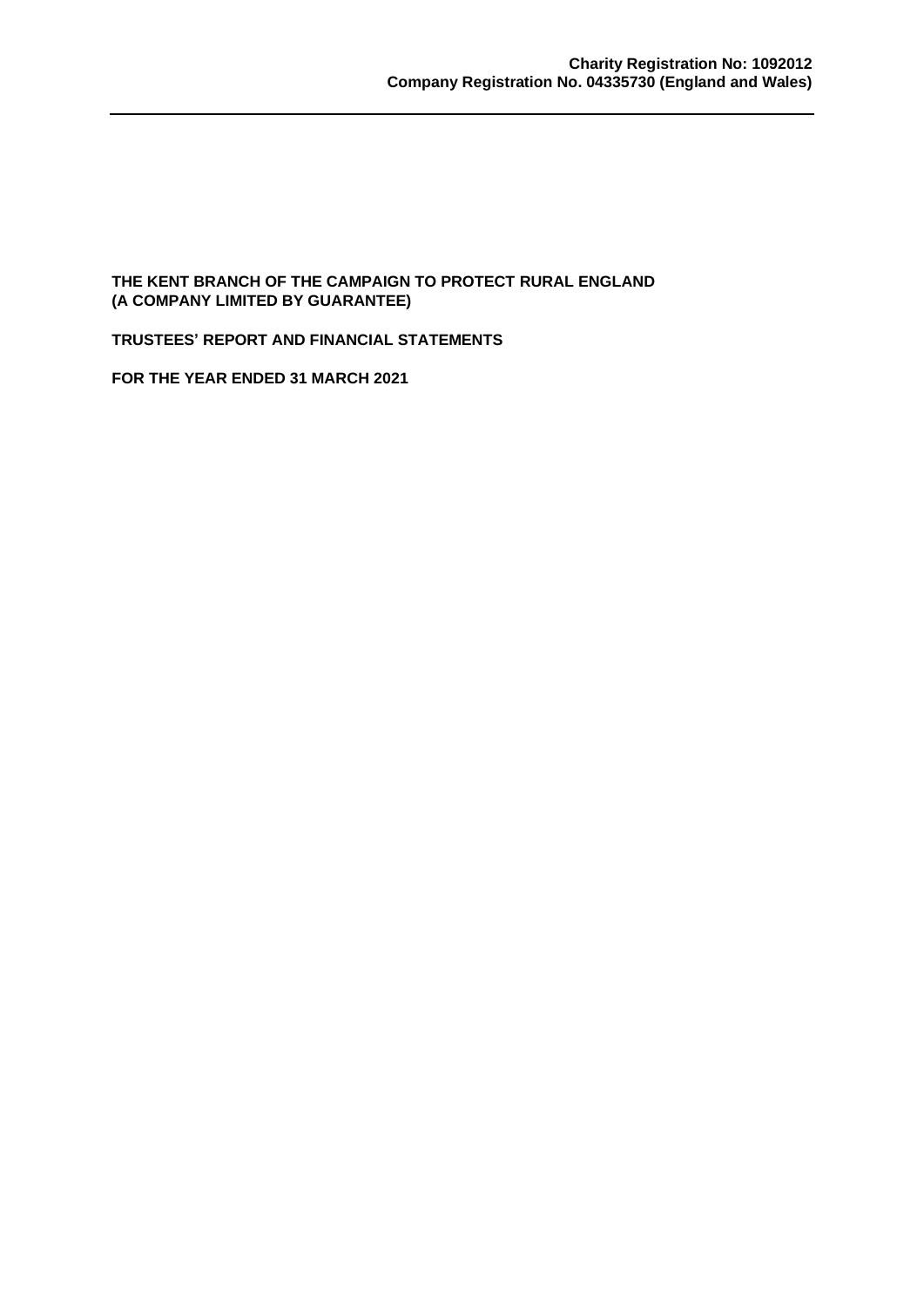# **THE KENT BRANCH OF THE CAMPAIGN TO PROTECT RURAL ENGLAND LEGAL AND ADMINISTRATIVE INFORMATION**

| Patron                                     | Sir Robert Worcester KBE DL                                                                                                                                                                                                                                                                                                                                                                                     |
|--------------------------------------------|-----------------------------------------------------------------------------------------------------------------------------------------------------------------------------------------------------------------------------------------------------------------------------------------------------------------------------------------------------------------------------------------------------------------|
| President                                  | Graham Clarke                                                                                                                                                                                                                                                                                                                                                                                                   |
| <b>Vice Presidents</b>                     | Amanda Cottrell OBE DL<br><b>Tracey Crouch MP</b><br>Rt Hon Damian Green MP<br>R A Knox-Johnston<br><b>Christine Drury</b>                                                                                                                                                                                                                                                                                      |
| <b>Trustees</b>                            | John Wotton (Chairman)<br>Michael Moore (Treasurer until November 13 <sup>th</sup> , 2020)<br>Julian Glenister (Treasurer from November 13th, 2020)<br>Peter Blandon<br>Margaret Borland<br><b>Nigel Britten</b><br><b>Richard King</b><br>Val Loseby<br>David Morrish<br>Henny Shotter<br>Gary Thomas (deceased February 16 <sup>th</sup> , 2020)<br>Graham Warren (retired November 13th, 2020)<br>David Wood |
| <b>Company Secretary</b>                   | Michael Moore FCA                                                                                                                                                                                                                                                                                                                                                                                               |
| <b>Branch Director</b>                     | Dr Hilary Newport                                                                                                                                                                                                                                                                                                                                                                                               |
| Charity number                             | 1092012                                                                                                                                                                                                                                                                                                                                                                                                         |
| Company number                             | 4335730                                                                                                                                                                                                                                                                                                                                                                                                         |
| Operational address &<br>Registered office | Queen's Head House<br>Ashford Road<br>Charing<br>Kent TN27 0AD                                                                                                                                                                                                                                                                                                                                                  |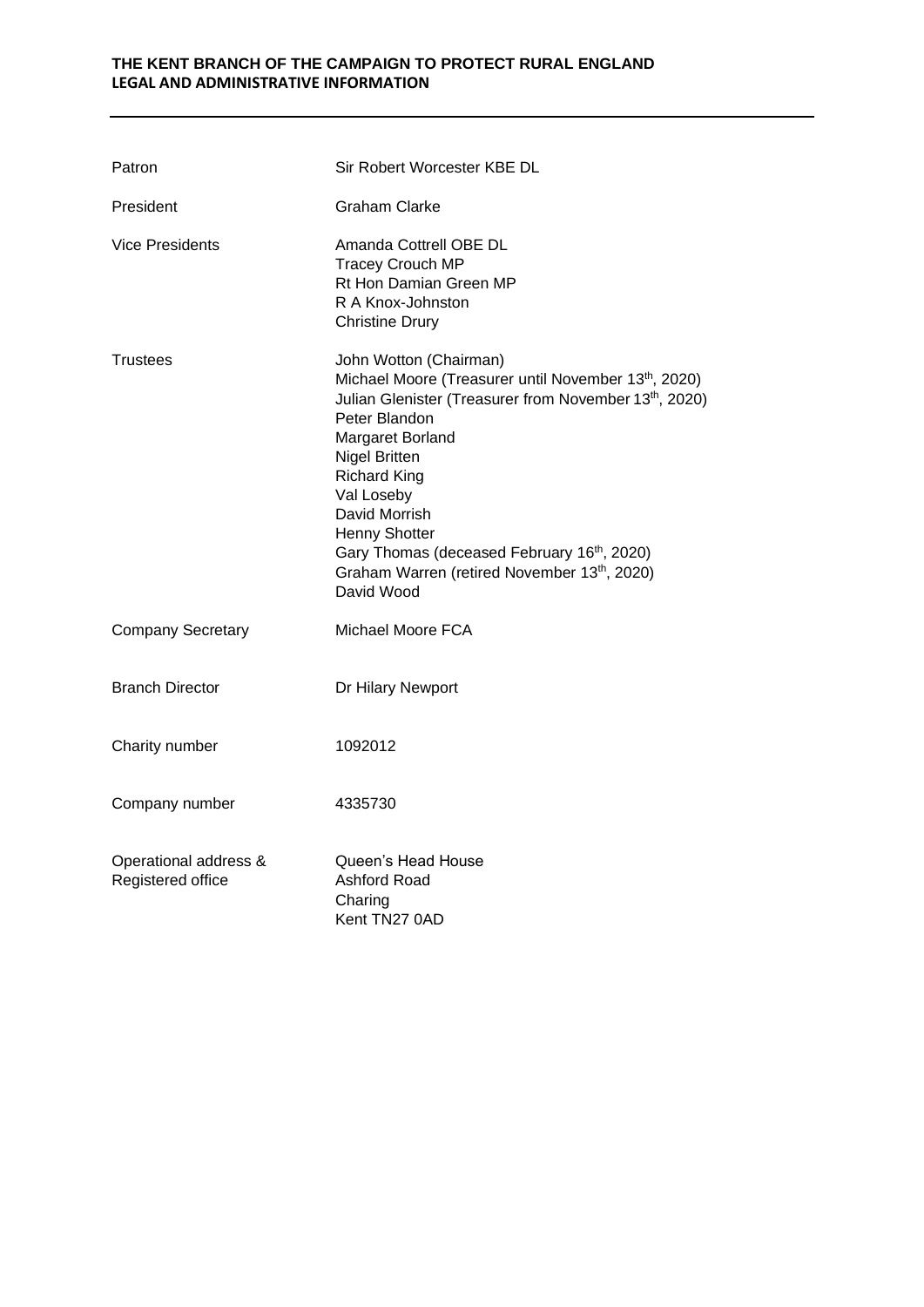# **THE KENT BRANCH OF THE CAMPAIGN TO PROTECT RURAL ENGLAND LEGAL AND ADMINISTRATIVE INFORMATION**

# ADVISERS

| Auditors                   | MHA MacIntyre Hudson<br>Maidstone<br>United Kingdom                                                                     |
|----------------------------|-------------------------------------------------------------------------------------------------------------------------|
| <b>Bankers</b>             | CAF Bank Ltd<br>25 King's Hill Avenue<br>King's Hill<br><b>West Malling</b><br>Kent ME19 4JQ                            |
| <b>Investment Managers</b> | Smith & Williamson Investment Management<br>No. 1 Bishops Wharf<br><b>Walnut Tree Close</b><br>Guildford, Surrey GU1 4R |
| Legal Advisers             | <b>Richard Buxton Solicitors</b><br>Office A, Dale's Brewery<br>Gwydir St<br>Cambridge CB1 2LJ                          |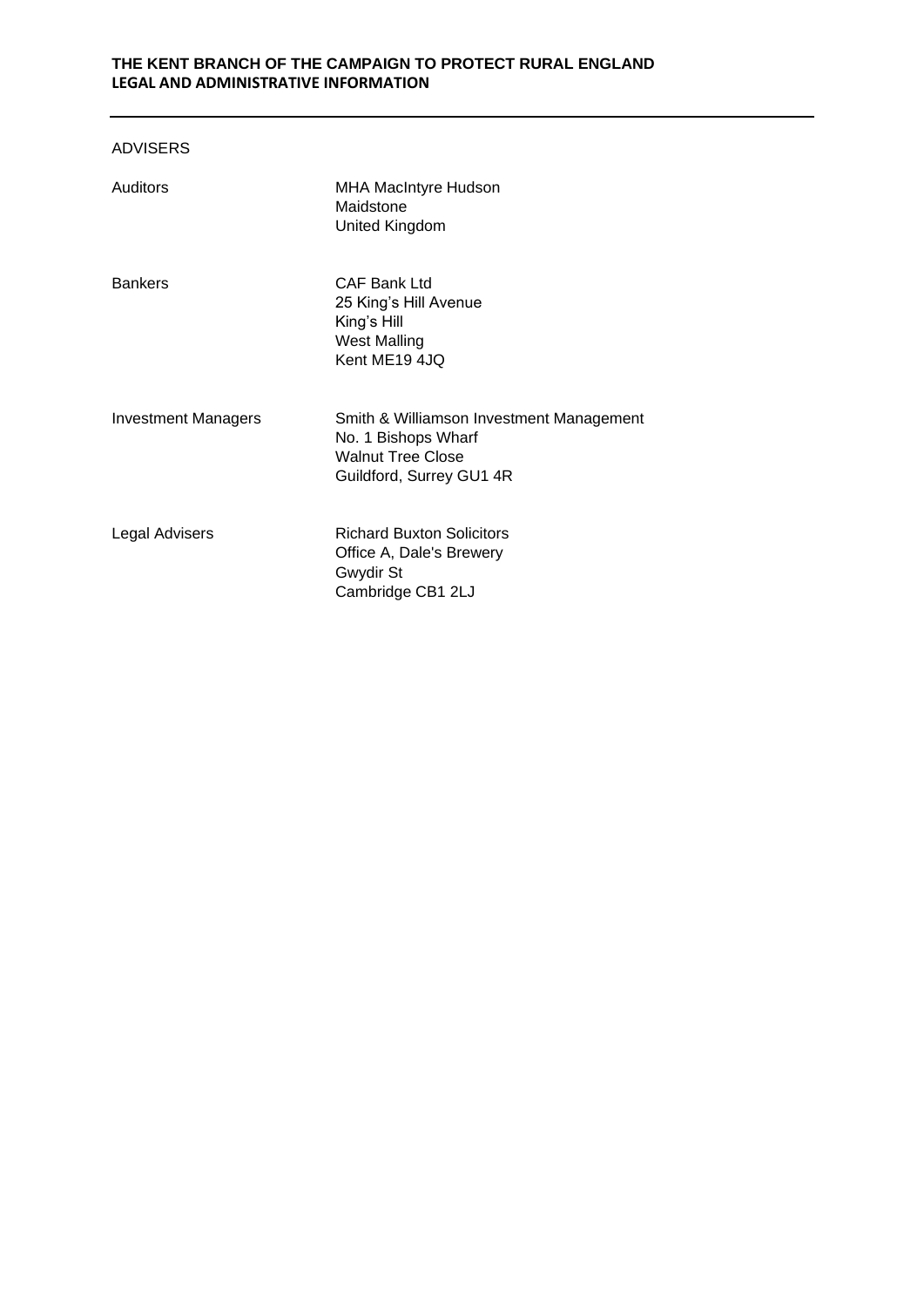# **CONTENTS**

|                                   | Page     |
|-----------------------------------|----------|
| Trustees' report                  | $1 - 11$ |
| Independent auditor's report      | 12-14    |
| Statement of financial activities | 15       |
| <b>Balance sheet</b>              | 16       |
| <b>Statement of Cash flows</b>    | 17       |
| Notes to the financial statements | 18-27    |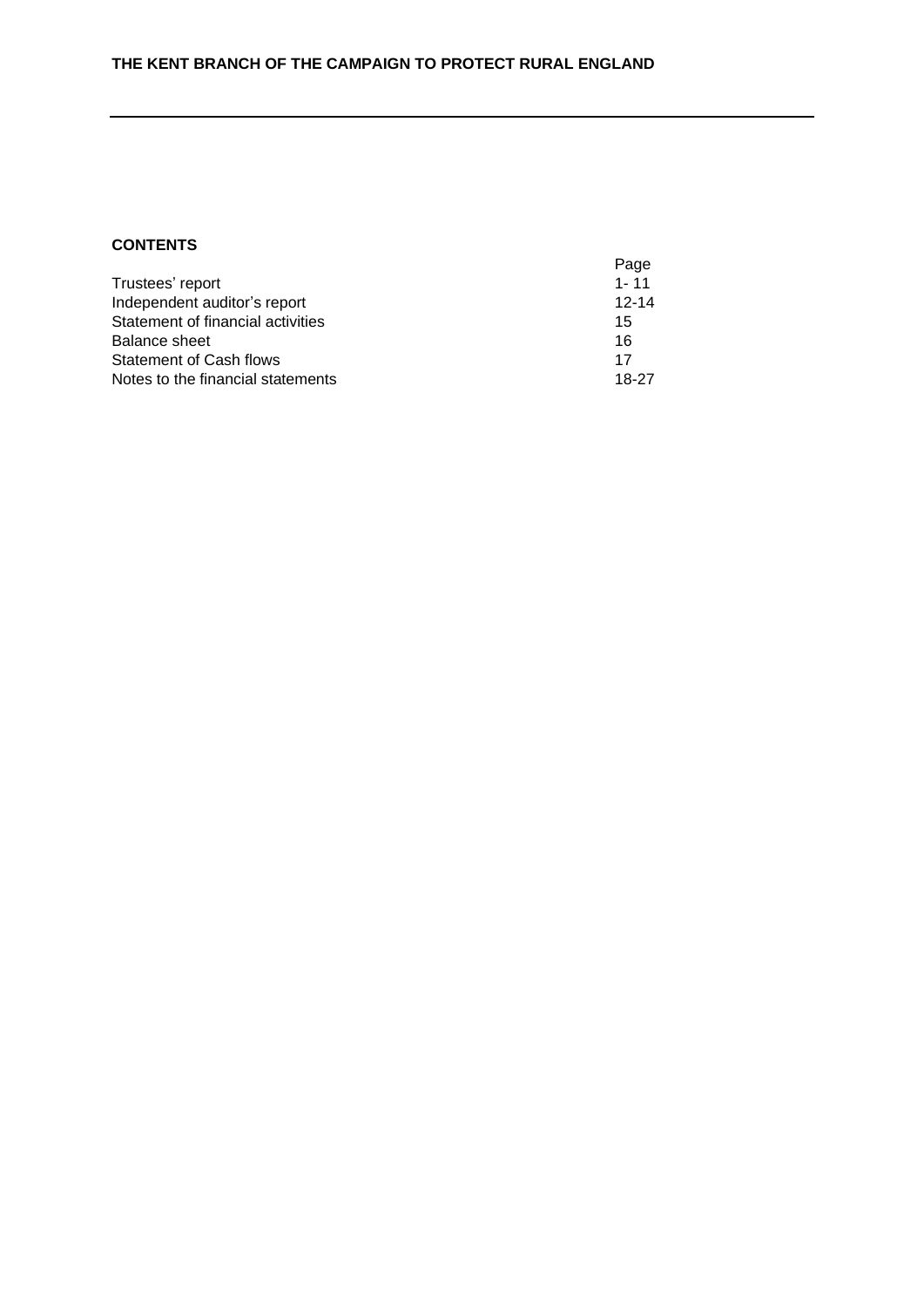The Financial Statements have been prepared in accordance with the accounting policies set out in note 1 to the accounts and comply with the Companies Act 2006, Financial Reporting Standard 102 (FRS 102) and the statement of Recommended Practice (SORP 2015).

# **Constitution**

The Kent Branch of CPRE was founded in 1929. The company was incorporated on 6th December 2001 and became a registered charity on 14 May 2002. Activities within the company did not commence until 11 October 2002. The Kent Branch of the Campaign to Protect Rural England is a company limited by guarantee and is governed by a Memorandum and Articles of Association dated 6 December 2001. The company also operates under the name CPRE Kent, the Countryside Charity.

### **Recruitment and appointment of Trustees**

The Directors of the Company are also Charity Trustees for the purpose of Charity Law, and under the Company's Articles are known as members of the Board. The Board includes *ex officio* the Chairman, Vice Chairmen and Treasurer of the Charity who are elected annually at the AGM, together with up to five members who are also elected annually after prior nomination. Each of the twelve district committees and the three specialist committees (Environment, Transport and Historic Buildings) may also nominate a member, in which case nomination must be made not less than 28 clear days prior to the AGM. The requirement for 28 days prior notice enables members voting at the AGM to have had time to evaluate the candidates.

There is also provision for three additional members to be co-opted by the Board during the year. No member may serve for more than five years continuously except the Chairman, Vice Chairman and Treasurer whose *ex officio* role may continue after previous service as members. Members are eligible to serve again after standing down for one year.

### **Trustees' training and induction**

New Trustees will be expected to spend some time familiarising themselves with the full range of managerial and administrative work that needs to be carried out by the Company. Trustees are also encouraged to attend the meetings of district and specialist committees outside their normal areas of experience to broaden their understanding of the wider activities of the Branch. Involvement with CPRE's wider and national activities is encouraged and is facilitated by induction days at CPRE's national office, workshop events and conferences. Other training is arranged as needed.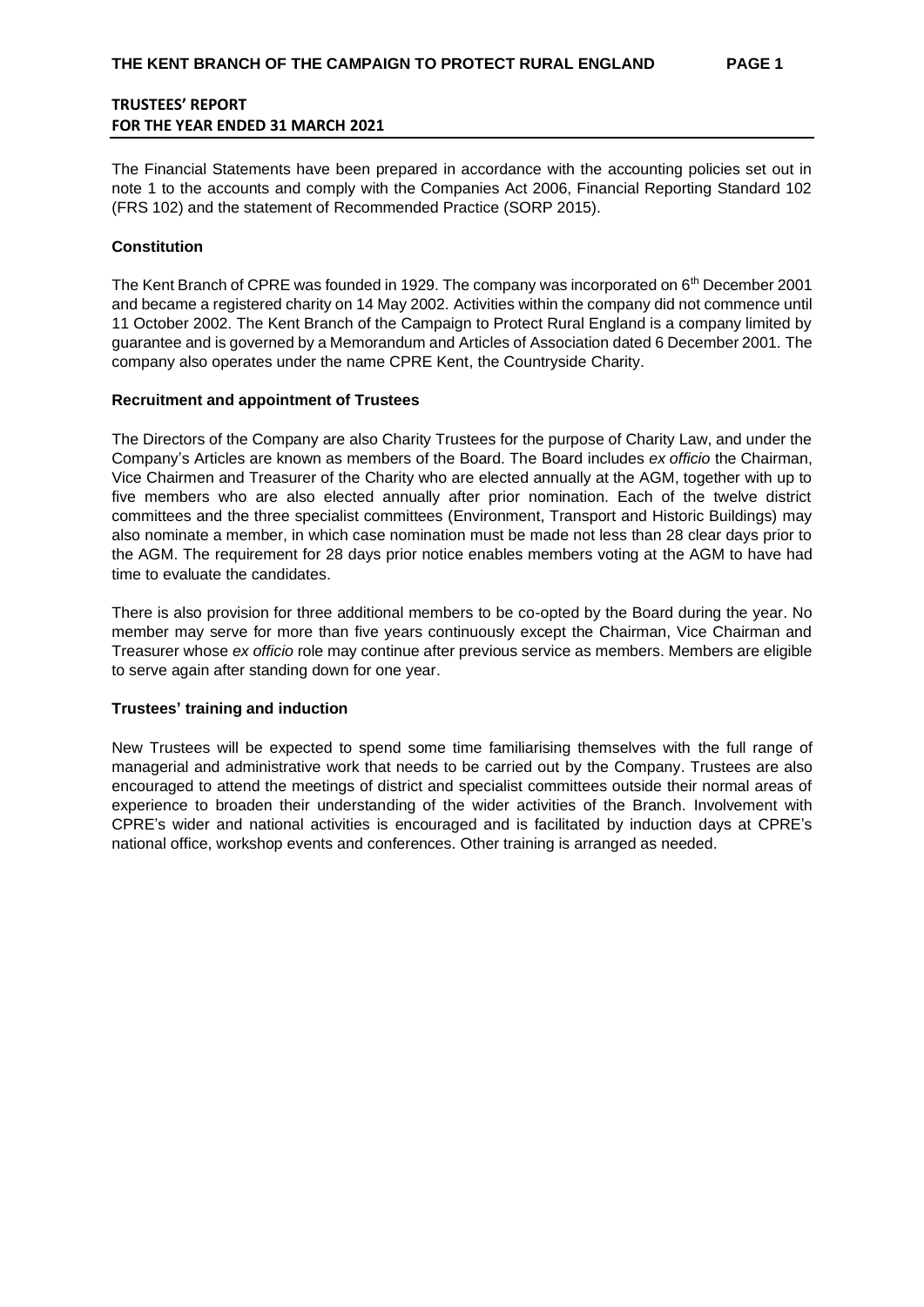### **Objectives and activities for public benefit**

The objects for which the Charity is established are to promote and encourage for the benefit of the public the improvement and protection of the English Countryside and, in particular, that of Kent and its towns and villages, and the better development of the rural environment.

The principal work of the Charity is to influence planning policy and planning decisions for the promotion and protection of the countryside of Kent and beyond. We achieve this by monitoring and commenting on planning applications, local plans and planning policy, and by engaging with decision makers and the public to raise awareness and grow membership and other support.

We provide advice and support to individuals and community organisations on planning policy and process, and specialist input on individual schemes where possible. We encourage participation in the planning process and provide media and campaigning support to those local campaigns that are aligned with our organisational priorities and policies.

The Charity also works to inform decision-makers and the public on the effects of climate change and exploitation of natural resources, particularly as they affect the Kent countryside, and the need for sustainability, the impact of people's actions and the choices that can be made.

CPRE Kent works under the umbrella of the national CPRE organisation, and is one of 42 independent charities based in counties or regions which, along with the national organisation, make up the CPRE network. National CPRE sets policy on relevant matters, in consultation with the CPRE network and administers membership management and subscriptions. Increasingly it also provides support in membership recruiting and in volunteer management and induction.

The trustees confirm that they have referred to the guidance contained at the Charity Commissioner's general guidance on public benefit when reviewing the charity's objectives.

### **Organisation Structure**

The Charity employs a chief executive, known as the Branch Director, who is assisted by a General Manager, three specialist Planners (two part-time) and a communications and PR Manager (part time).

The staff team at 31<sup>st</sup> March 2021 were:

Paul Buckley – Senior Planner Julie Davies – Planner Vicky Ellis – General Manager David Mairs – Communications and PR Manager Hilary Newport – Branch Director Richard Thompson – Planner (from  $7<sup>th</sup>$  December)

The Charity is governed by a Board, supported by a structure of committees. Additional working groups are set up as and when required.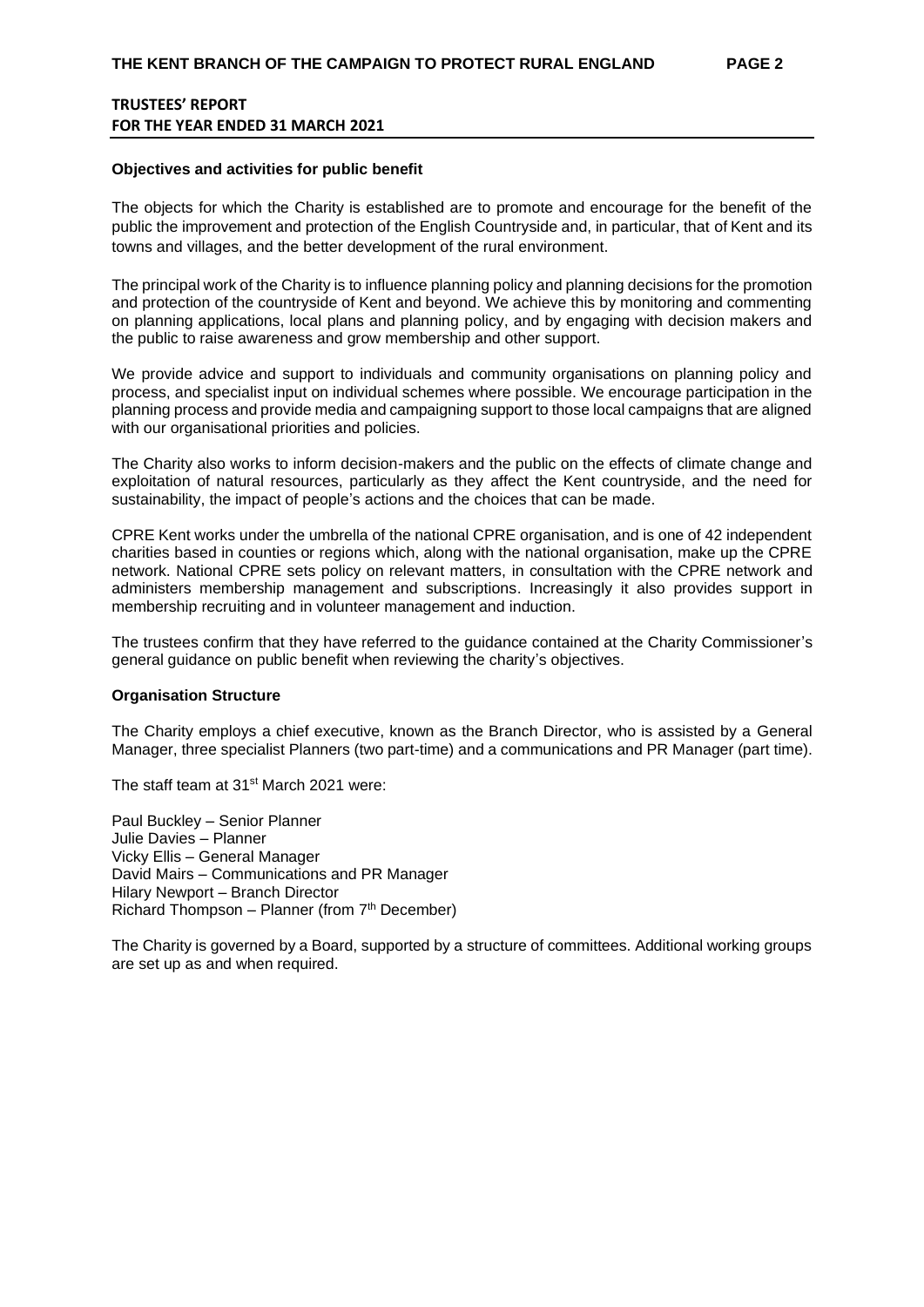### **Achievements and performance**

### **General planning**

The National Planning Policy Framework (NPPF) remains the key factor which underpins a great deal of our campaigning. The NPPF stipulates that:

• Local Planning Authorities (LPAs) must demonstrate that they have specific deliverable sites sufficient to provide five years' worth of housing against their objectively assessed housing requirements, plus an additional buffer of 5%; this must be increased to a 20% buffer where there has been significant under delivery over the previous three years.

• There is 'a presumption in favour of sustainable development' which either means proposals which accord with an up-to-date development plan should be approved without delay, or that where there are no relevant development plan policies, or the policies are deemed to be out of date (which includes when the Housing Delivery Test shows delivery of housing is substantially below the housing requirement for the previous three years), planning permission should generally be granted.

Not all Local Planning Authorities (LPAs) in Kent can demonstrate that their Local Plan is fully compliant with the NPPF, and as a result speculative applications for major developments on sites which have never been tested through a local plan-making process continue to come forward. Increasingly we are seeing 'planning by appeal', when such speculative applications are refused by an LPA (usually for very good reasons) and the promoter exercises their right to appeal that decision before a Planning Inspector.

Meanwhile our experience across most of the county is that even where local plans exist, the standard method for determining 'objectively assessed need' is leading to local plans containing housing delivery targets which are undeliverably high. This compounds the problem of LPAs being unable to demonstrate the supply of enough land to meet those targets, and leads inevitably to planning decisions that permit development that, on all other criteria, are less suitable and less sustainable. Recent proposed amendments to the NPPF look likely to exacerbate the imbalance between housing targets and delivery still further, and put more countryside needlessly at risk of inappropriate development.

### **Local Plans/National Policy**

Responding to consultations on the various stages in the development of local plans across Kent and Medway remains a core part of our activity, along with consultations in many elements of county-wide and national planning policy. Over the course of the year, district and specialist committee members have worked alongside staff to participate in the following consultations:

| Medway (Hoo Peninsula)                     | Tonbridge & Malling |
|--------------------------------------------|---------------------|
| Folkestone and Hythe (including Otterpool) | Gravesham           |
| Dover                                      | Swale               |
| Dartford                                   | Tunbridge Wells     |

We also made a significant contribution, along with branches around the country, to the national CPRE consultation on proposed changes to the planning system in a white paper published for consultation in August. With considerable input from back-bench MPs, many of whom have been in consultation with local and national CPRE, the government's proposals appear to have changed substantially from the version that was originally proposed, which would have had damaging impacts on rural areas in the South East. We await the revised proposals to be put forward, probably in the current parliamentary session.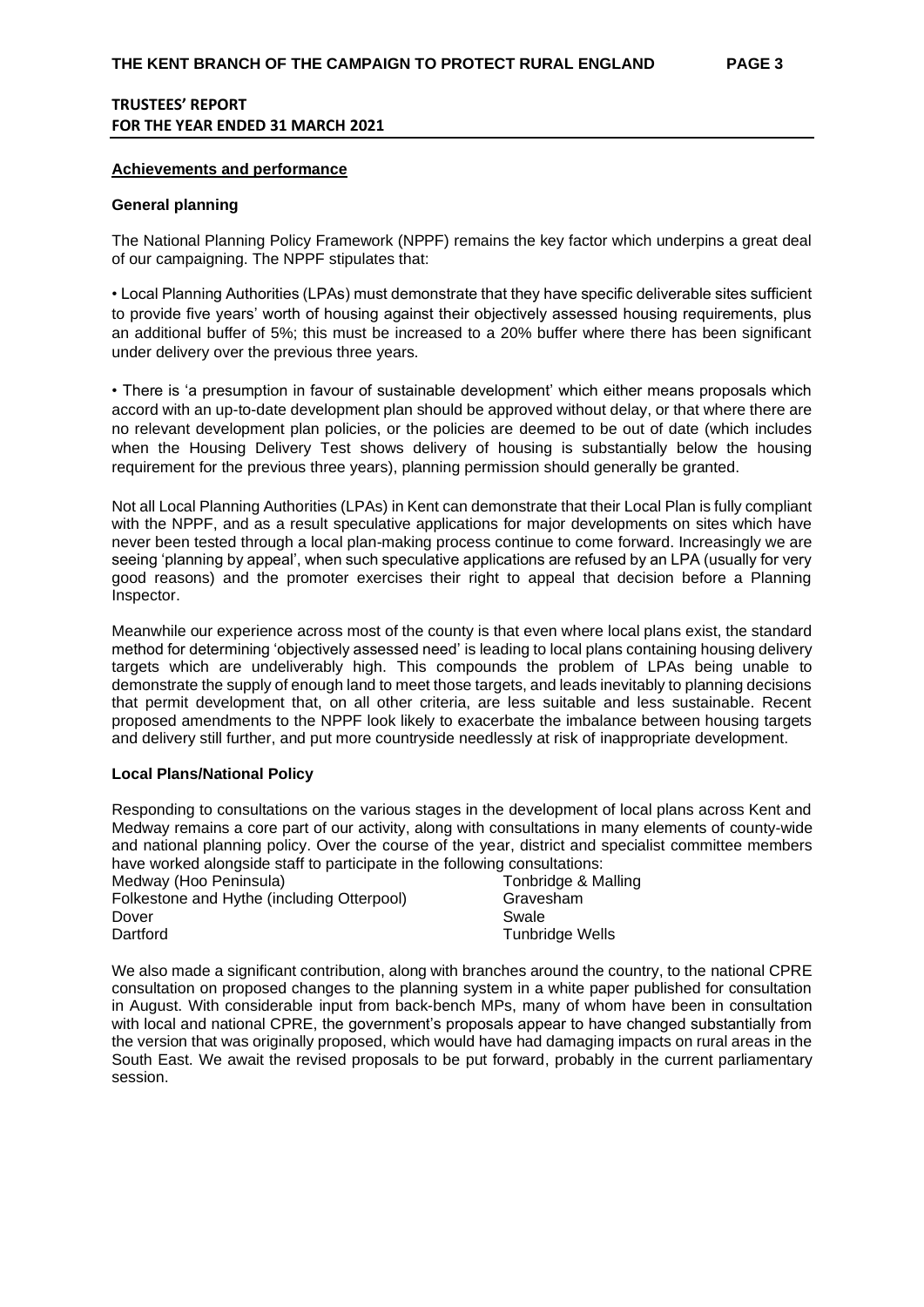### **Major Commercial and Housing Developments**

Some of the major applications that we have focused on during this year include these:

#### **London Resort**

London Resort is a proposed major theme park on the Swanscombe peninsula. An application for a Development Consent Order was submitted at the end of December and awaits examination. While we support the principle of brownfield regeneration and the provision of high-quality employment opportunities, this is a site where the brownfield footprint has evolved into an extraordinarily diverse range of habitats which support rare and diverse assemblages of flora and fauna, particularly invertebrates. For this reason, the site has recently been notified as a Site of Special Scientific Interest by Natural England. This designation has meant that there will need to be substantial revision of the application documents.

### **Otterpool Park**

In March 2019 Folkestone and Hythe District Council submitted its plans for 'Otterpool Park', a Garden Town of up to 10,000 homes to the south of the M20 off J11, over a total area of 615 ha which includes 357 ha of farmland, purchased by Shepway District Council in late 2015. The scheme is now progressing through the Folkestone & Hythe Local Plan and the first phase is being planned.

#### **Lydden Hill Race Circuit**

Alongside local campaign groups and the Kent Downs AONB unit we objected to plans to expand the commercial operation of this race circuit to year-round use, due to noise nuisance and the conflict with the tranquillity of the surrounding AONB. Permission for the expansion was granted on 29<sup>th</sup> May 2020 and we are exploring ways to work with the local authority on noise control.

#### **Otham**

We were participants in an inquiry into the refusal of planning permission for 440 homes at Otham, helping defend Maidstone Borough Council's refusal of permission on the grounds of road safety and damage to heritage assets. Unfortunately, the inclusion of the site in MBC's Local Plan meant that the planning balance was decided in favour of the applicant.

#### **Lenham**

Maidstone Borough Council has published a masterplan detailing its proposals to build a 400-home garden village outside Lenham. We are working alongside the local campaigners who are objecting on the grounds of environmental damage and the lack of meaningful consultation about the proposals.

#### **Turnden**

We will be participants at an inquiry into proposals to build 165 homes on farmland within the High Weald Area of Outstanding Natural Beauty. This application has been called in by the Secretary of State at the request of Natural England and will go to inquiry in September.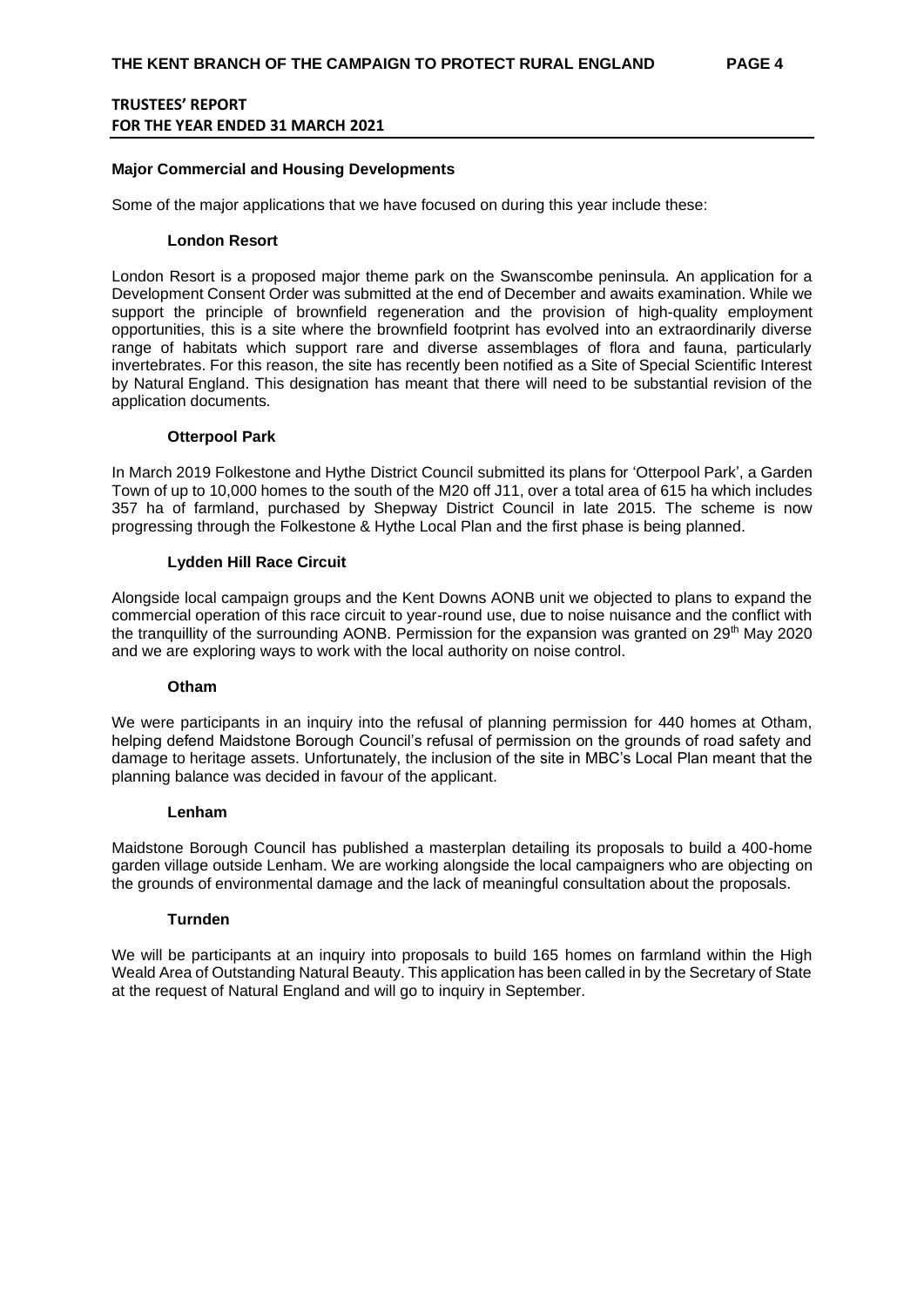### **Major Infrastructure**

### **Aviation & Runway Capacity in the South East**

We participated in the examination of the application for a Development Consent Order to open Manston Airport as a freight hub. We objected on the grounds of the climate emergency and noise nuisance. Permission was granted by the Secretary of State, despite the Inspectors' recommendation to refuse the application, although that decision was the subject of a legal challenge by a local campaigner, which the Department for Transport declined to defend. The decision looks likely to be re-visited at a future date. Meanwhile Gatwick airport's continuing plans to expand its operations have been stalled by the Covid-19 lockdown and the loss of some of their major operators.

#### **Lower Thames Crossing**

The application to build the Lower Thames Crossing east of Gravesend was withdrawn by Highways England following concerns raised by the Planning Inspectorate over inadequate consultation. A further consultation is expected in summer 2021 before a revised application can be expected. There are still serious concerns that the plans for the crossing do not include adequate provision for the impacts on the wider road network, nor any provision for funding the necessary alterations and improvements elsewhere: nor will it make any meaningful contribution to reducing congestion and air pollution at the existing Dartford crossings. The Lower Thames Crossing underpins the strategy of the Thames Estuary 2050 Growth Commission which is proposing ambitious plans for an even greater level of development in the Thames Gateway area, which under their plans now stretches further east to Thanet in Kent and Foulness in Essex. We are in communication with the Transport Action Network who are mounting a legal challenge to the government's Road Infrastructure Strategy on the grounds that it conflicts with the climate change requirements of the Paris Agreement. If this challenge is successful it may have a significant impact on Government's wider Roads Infrastructure Strategy, which could see an estimated £27bn spent on road building projects and dramatically increase greenhouse gas emissions.,

### **Wincheap Park & Ride**

Canterbury City Council granted itself planning permission to extend the existing Park & Ride facility at Wincheap, obliterating a stretch of water meadow and risking pollution of the River Stour and the SSSI at Stodmarsh downstream, in order to accommodate a new slip road from the A2 to be built to accommodate new housing. We made a legal challenge to that decision, supported by crowdfunding by local campaigners. It subsequently emerged that the plans for the slip road did not meet Highways England's safety requirements, so the premature planning permission for the Park & Ride became undeliverable and the permission has been quashed.

#### **Energy Infrastructure**

The examination of the Cleve Hill Solar Park Development Consent Order application began in May 2019. Despite the clear and urgent need for low-carbon energy, we opposed this development on the grounds of its unacceptable impacts on biodiversity and landscape. Permission was finally granted at the end of May 2020, and our role now is to work alongside the developers to ensure the negative impacts of the development can be kept to a minimum.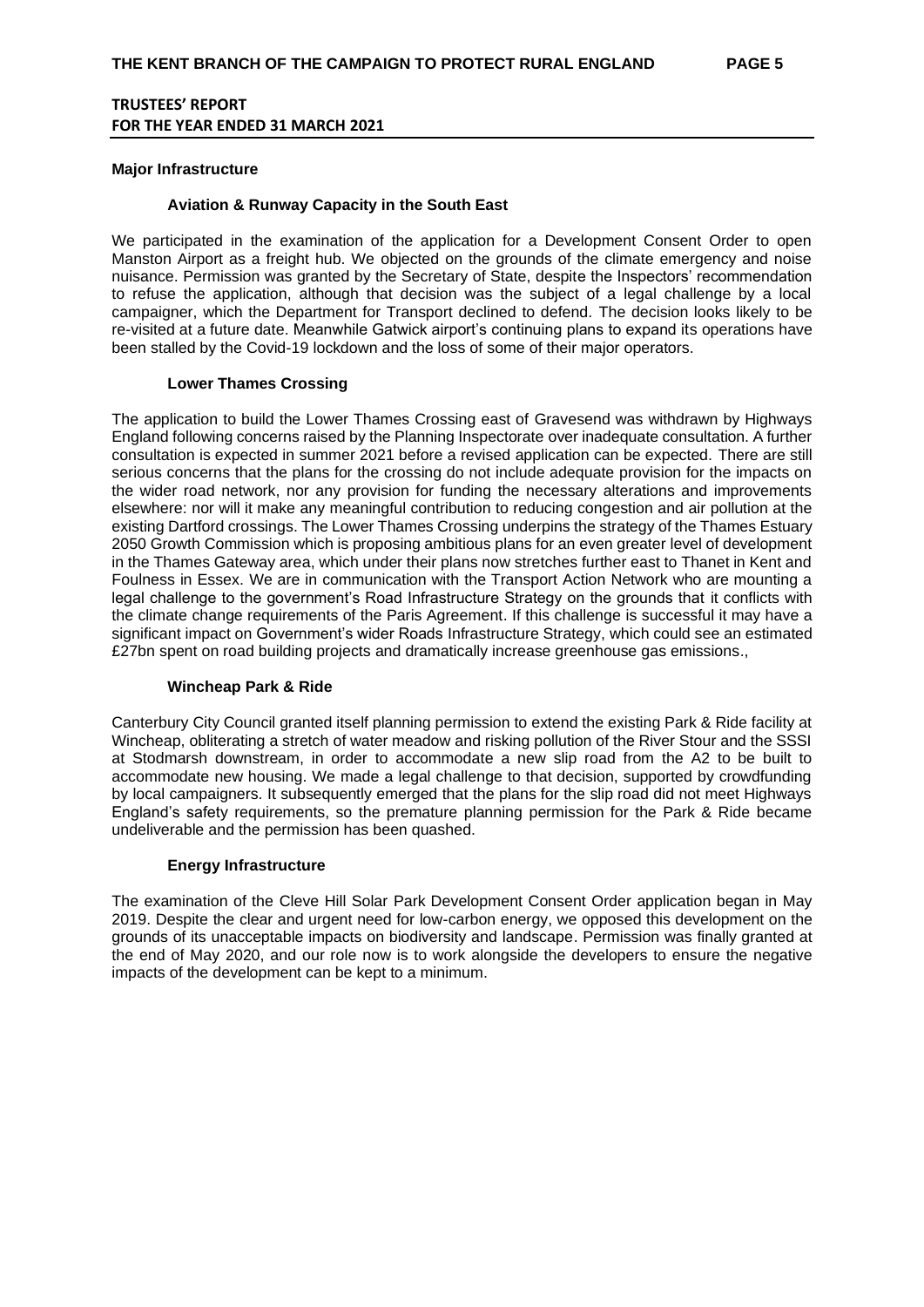### **Other Campaign Themes**

### **Air Quality**

The impact of major development, and concomitant increase in road-based traffic, on other areas already suffering from poor air quality is becoming increasingly important in planning decisions. This is particularly the case in the light of recent court judgements requiring UK Government to meet its legal requirements with regard to improving air quality.

# **Climate Crisis**

We worked alongside the wider CPRE network in developing an overarching strategy on the climate crisis that underpins the rest of CPRE's policy positions in all other key areas. Many planning decisions are still being made which are at odds with the government's commitment to net zero carbon, and this will continue to be a major theme in our campaigning work.

#### **Water**

We have continued our engagement with the consultation processes for the water supply companies' Water Resource Management Plans. The south east remains an area of severe water stress, and Kent is home to chalk streams which are in declining condition due to over-abstraction from chalk aquifers and due to receiving the outfall from sewage treatment plants. We maintain our campaign position that serious measures must be taken to manage the consequences of increased water consumption as the result of a rising population. We argue for efficiency in water use, less leakage, more water recycling and the consideration of transfers between water company areas to create a functioning water grid. At the time of writing, we await the resolution of the moratorium on development imposed by Natural England in the catchment area of the River Stour. The increase runoff of phosphate and nitrate pollutants into the river as the result of wastewater from housing and other development in the area is affecting the water quality of the nationally and internationally-protected Stodmarsh Site, important for a range of aquatic habitats and the wildlife that depend upon them. Developments in parts of Ashford, Canterbury, Dover, Folkestone & Hythe and Maidstone districts are on hold until developers can demonstrate there will be no increase in pollutants entering the Stour catchment.

### **District Committees and Specialist Group activity**

Our district and specialist committees have continued with their core activities of reviewing and commenting on relevant planning applications, either suggesting how the proposals could be improved or objecting to them because of the effect they would have on the environment. Our Planners have assisted the committees in submitting representations on Local Plan documents (see above for details of the year's activity) and with the joint input of specialist planning skills and local knowledge of the District Committee members we have been able to submit very effective responses to consultations and engage positively in the development of local plans. The Committees continue to engage positively with the officers and elected members of their councils. The Historic Buildings Committee continues to organise its annual Gravett Award for the best observational drawings of historic buildings or structures produced over the past year by an undergraduate at the Kent School of Architecture.

### **Media and publicity**

We remain a significant contributor to broadcast and print media, both within Kent and beyond. We have provided interviews for local radio and TV channels on subjects such as planning for housing, aviation, litter and waste management and major infrastructure projects. We have also continued to grow our presence on social media (Facebook and Twitter) and maintain a well-used website. We are particularly keen to engage with younger potential members and supporters and we are extending our 'reach' through these media considerably.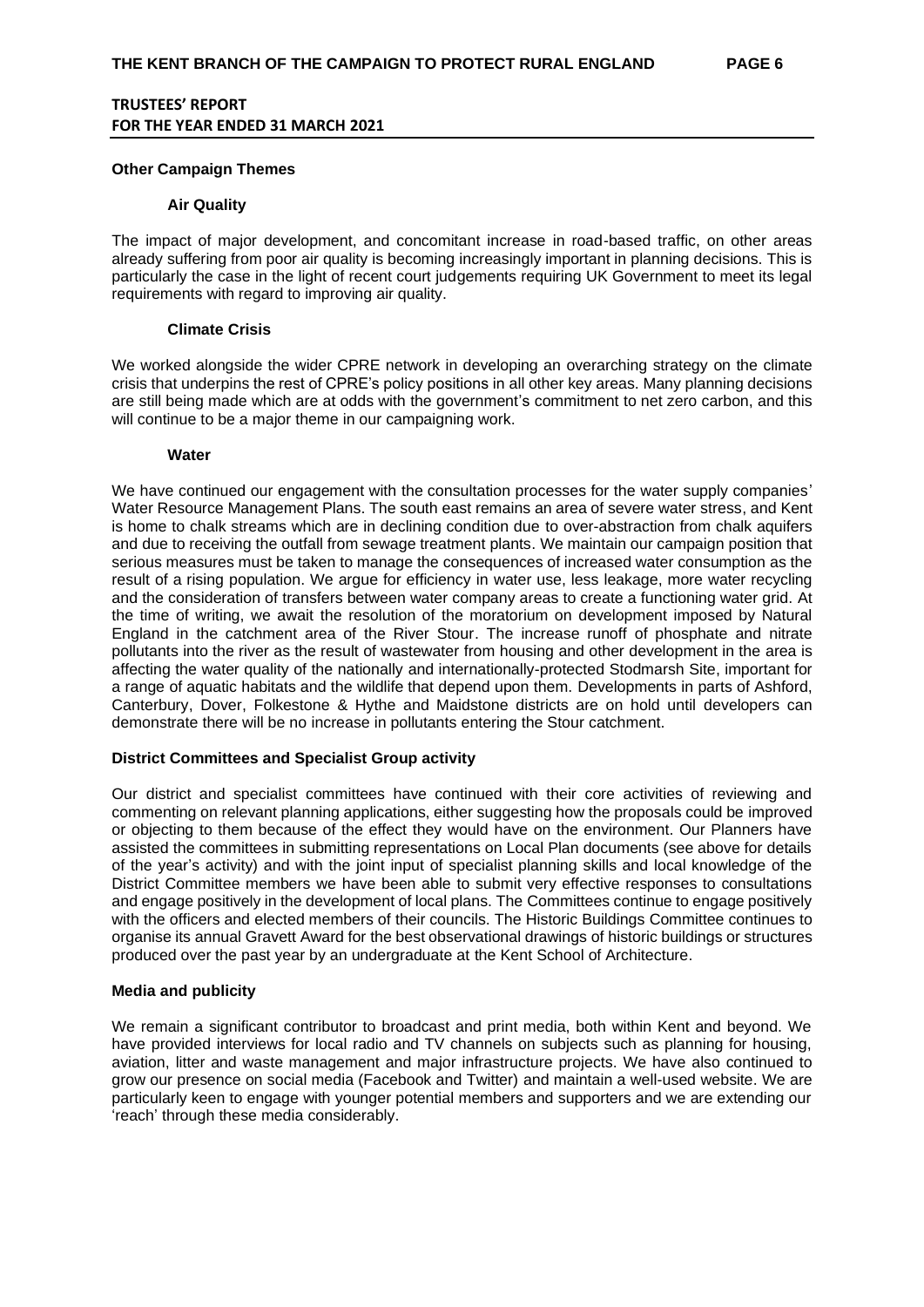#### **Links with outside bodies**

We have continued to increase the strength of our links with many organisations, in particular the Kent Association of Local Councils, the Kent Downs and High Weald AONB units, WKPS and the Kent School of Architecture. We have undertaken virtual planning training sessions for parish councillors, jointly organised with KALC. We have also continued to strengthen our links with other CPRE County Branches around the country, especially with Sussex and Surrey branches over matters such as aviation (especially on the potential expansion of Gatwick) and light pollution, and Essex over the Lower Thames Crossing. We have also continued to address numerous groups on various aspects of the organisation's work, including Parish Councils, many of which are CPRE members, as well as local amenity and other organisations such as local environment groups, Rotary clubs etc. We have also participated at planning inquiries at the request of Parish Councils and local community groups.

### **Plans for future periods**

This reporting year has significantly been marked by the Covid-19 lockdown. Since late March 2020 we have rapidly become accustomed to home working, remote meetings, and the new necessity of video conferencing. We successfully held our AGM by videoconference in late November.

An unforeseen effect of the pandemic and widespread remote working has been an increase in the activities of cybercriminals, and in November the shared files held by the office staff were subjected to a ransomware attack. Fortunately due to the data security precautions put in place by our General Manager, and with her swift and effective action on discovering the attack, the attack had relatively little impact on the normal work of the branch and stringent safeguards are in place to prevent its recurrence. We are assured that no personal data of our members was compromised.

While the ways of working of our staff and volunteers have changed significantly, the workload presented by consultations, local plan development and major infrastructure issues has continued unabated, and we have no reason to expect this to change. We will continue to manage and use our resources to champion the Kent countryside: promoting its outstanding beauty, supporting thriving rural communities, and ensuring that the countryside is properly considered and given adequate weight in planning decisions.

With the support of many of the volunteers from our committees, we have adopted a forward plan which better enables us to target our resources where we can have greatest impact. In the first instance, we are producing campaign material which allows us to present positive principles for planning and good development. During the year we recruited a full-time professional planner, to provide more planning capacity to support the work of the branch.

We will continue to work with other CPRE branches and national CPRE to provide the evidence to Government of how planning works in reality; to press for existing planning permissions to be built rather than land banked or renegotiated; and for a more workable approach to housing numbers that takes proper account of constraints and does not constantly undermine Local Authorities' plan making processes. Increasingly we are working as part of the 'One CPRE' network which has significantly enhanced our effectiveness in these strands of lobbying. The new future strategy and membership work emerging from national CPRE is an exciting opportunity to increase our engagement and membership.

We will continue to work with as many local groups and parishes as our resources allow to help them engage with challenging planning situations, and we will continue to make representations on local plans, although to balance competing demands this will not be on all stages of every plan.

We will continue to focus our work and decide priorities with a campaign plan and update our approach to campaign planning and review our organisation of committees and working groups to reflect the needs of the organisation and availability of resources. We will continue to use the organisation structure to enable staff and volunteers to work together as a CPRE Kent team, whether focused on specific applications within a local authority administrative district boundary or addressing Kent-wide and national topics.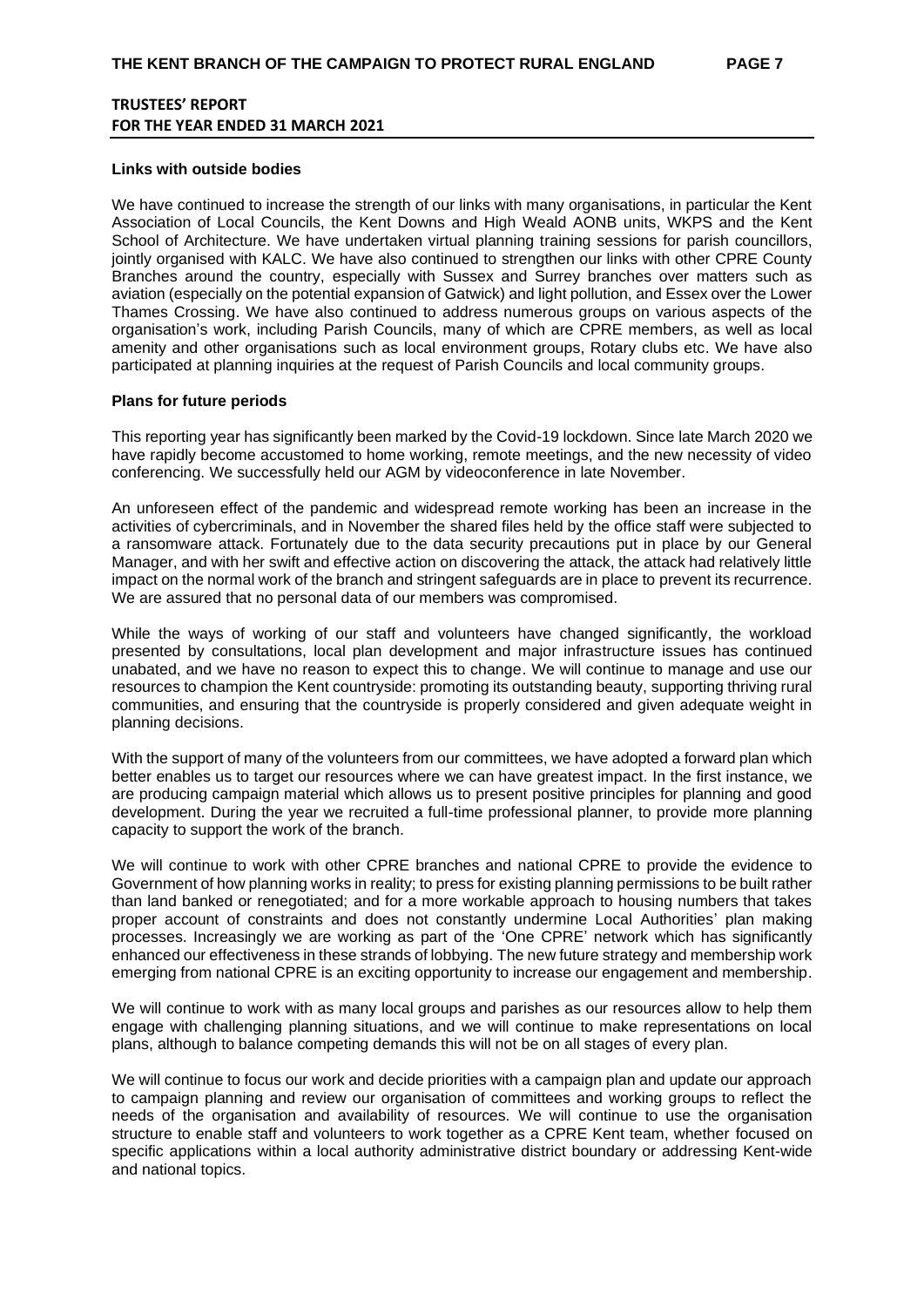Communications will continue to be an essential part of our campaigning - our twice-yearly magazine will continue, and we also ensure our website is up to date as we also engage through Twitter and Facebook. More than ever we are using our social media channels to highlight the importance to our communities of access to the natural world, green spaces and biodiversity during the lockdown. We will maintain our strong relationship with local and national media. The wide range of situations and issues considered by our District Committees means that our part time Communications staff team member will always have a lot to do, and the Branch Director will quite often have reason to be on local TV or radio.

Our future depends on good organisation, teamwork and the good management of our financial resources – both day to day financial governance by our Honorary Treasurer and our General Manager, and on good oversight by trustees, and our finance and investment committee.

Our future also depends on our supporters - our members, donors, volunteers and those who follow us on social media. We will aim to engage with all our supporter audiences in the right way into the future to ensure support for what we do and the resources to do it.

#### **Investment policy and review**

The majority of the Charity's investments are professionally managed by Smith and Williamson. The Finance and Investment committee set certain benchmarks to be achieved by the investment managers to obtain a mix of income and capital growth in order to enable the Charity to fund its core activities and maintain its capital.

We also have property which at 31st March 2021 was represented by Queen's Head House and its tenanted flat, and a rental property in Maidstone.

#### **Financial review**

The net deficit for the year before investment gains and losses was £93,069 (deficit £7,086 in 2019/20). The main reason for the large deficit was the decline in our investment income due to the pandemic which we hope will be temporary. The global Covid-19 pandemic initially caused world stock markets to crash, but during the latter part of 2020 global markets began to recover and this continued into 2021 which resulted in our investments showing a net realised and unrealised gain for the year of £873,260 (2020 deficit £440,518). Full details of the financial position for the year can be found on page 15. This year we have made the capital transfer of £50,000 from the designated fund and since the year end this sum has been drawn in cash from the investment portfolio. The trustees are conscious that in order to safeguard the long-term future of the charity all its activities are planned to achieve campaigning objectives without depleting the long-term value of the charity's designated fund.

### **Membership**

CPRE Kent remains one of the strongest branches within the CPRE Network, although recruiting new members is still challenging against a national pattern of declining membership. Our normal programme of attendance at events and country shows, spearheaded by the General Manager and a strong team of volunteers, has been on hold for this reporting period but we hope that some events will take place from summer 2021 onwards, effectively raising the Branch's profile and encouraging new members to join. Volunteers are always welcome to help staff the CPRE Kent stand at such events.

#### **Reserves policy**

Stock markets have recovered well in 2021 but the uncertainty continues regarding the global Covid-19 pandemic as well as the concerns that inflation may increase.

It is the long-term aim to maintain a level of liquid reserves which will be approximately sufficient for one year's budgeted expenditure. As our cash reserves have fallen, we are now making withdrawals of Capital from the Investment portfolio.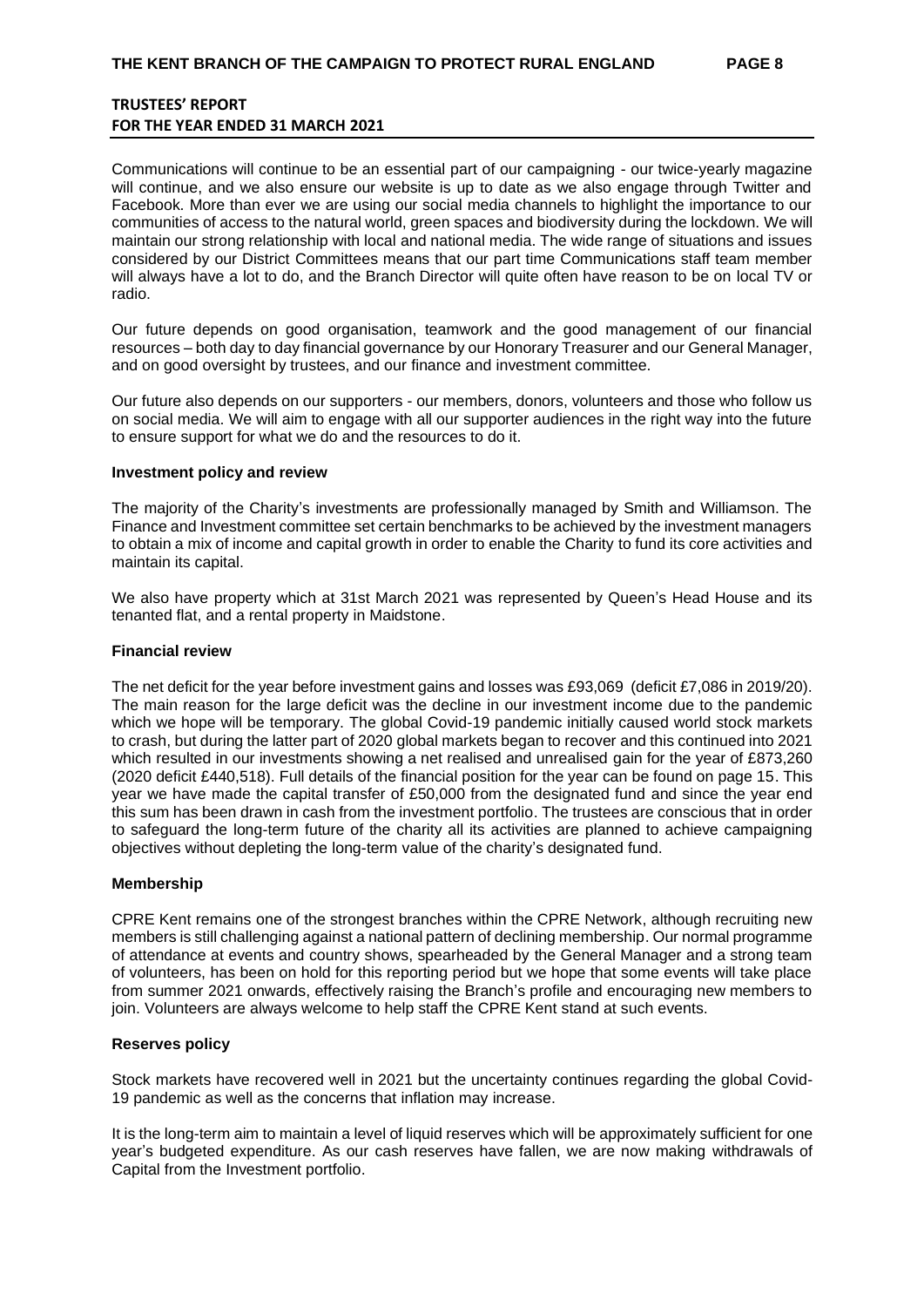As at the year end the Charity held total reserves of £6,079,917 of which £293,110 was held in unrestricted free reserves. The Charity has one restricted fund at the end of the year with a year-end balance of £929. The Charity is holding at the year-end liquid reserves of £104,230 equivalent to approximately 5 months' overhead expenditure.

The Trustees review reserves policy annually, at the time when the budget is approved. Should it prove necessary to supplement the reserves (to reflect heightened levels of activity, for example) this will be done by calling down further funds from the Designated Fund.

#### **Risk management**

A risk management strategy has been prepared and is under regular review by the Board. It highlights the major areas of risk to which the Charity is exposed and identifies the appropriate control in the authorisation of expenditure and to ensure the health and safety of staff, volunteers and visitors. The strategy is updated quarterly in consultation with the Board.

The Charity considers a decline in membership numbers as a key risk. CPRE Kent is running an active branch events program and, as described below, will resume membership recruitment at public events as soon as circumstances permit. Membership recruitment at national level continues through an active programme of campaigns and appeals.

Potential difficulties in future recruitment and retention of effective Trustees and key staff, is also considered to be a key risk the Charity faces. The Charity carries out regular reviews of recruitment and retention. The Charity also reviews and updates job specifications when looking to recruit key staff.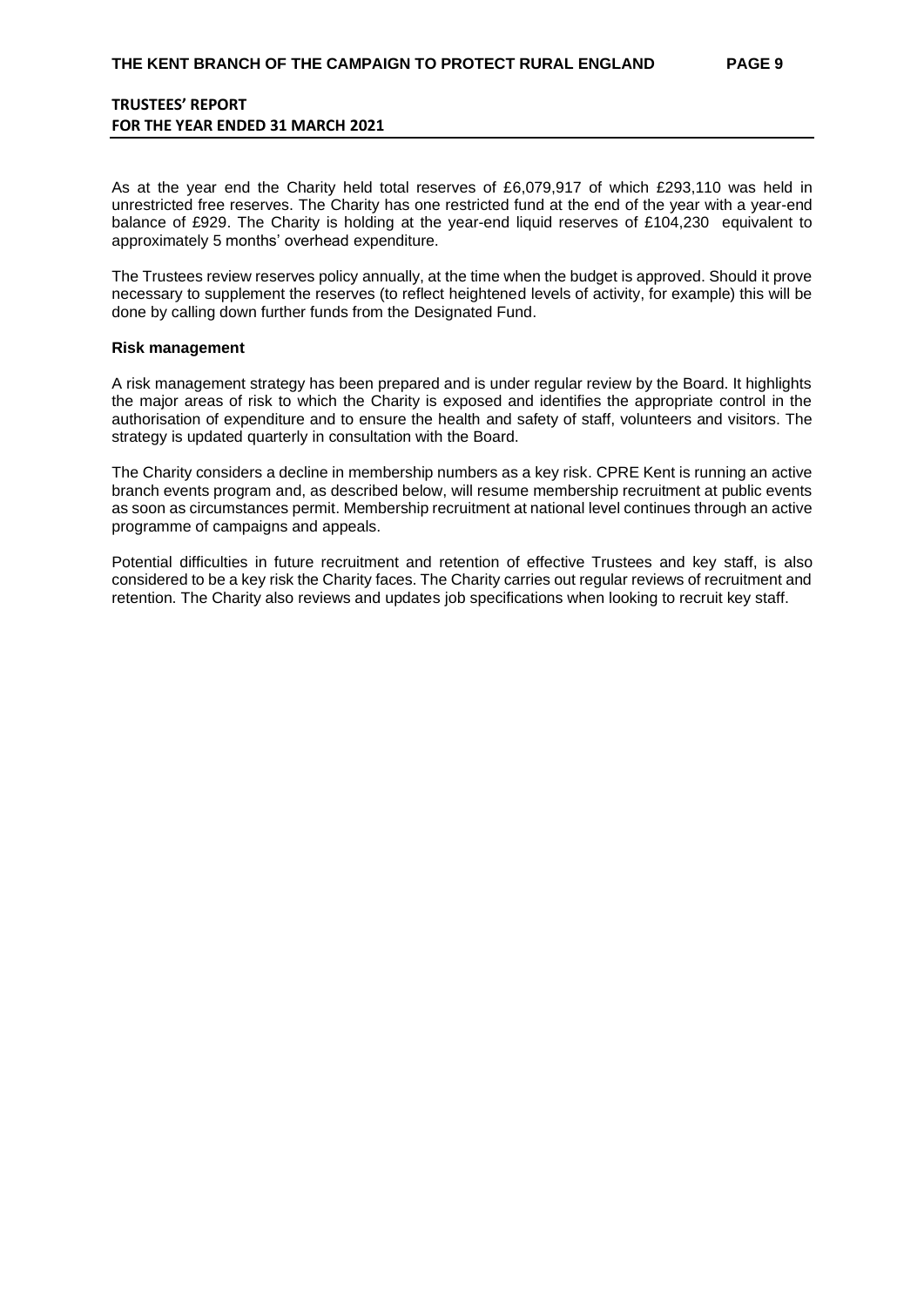### **Statement of Trustees' responsibilities**

The Trustees are responsible for preparing the Trustees' Report and the financial statements in accordance with applicable law and regulations Company law requires the Trustees to prepare financial statements for each financial year in accordance with United Kingdom Generally Accepted Accounting Practice (United Kingdom Accounting Standards) and applicable law.

Under company law the Trustees must not approve the financial statements unless they are satisfied that they give a true and fair view of the state of affairs of the charitable company and of its net incoming/outgoing resources for that period. In preparing these financial statements, the Trustees are required to:

- select suitable accounting policies and then apply them consistently;
- observe the methods and principles in FRS 102 and the Charities SORP (SORP 2015)
- make judgements and estimates that are reasonable and prudent;
- state whether applicable UK Accounting Standards have been followed, subject to any material departures disclosed and explained in the financial statements; and
- prepare the financial statements on the going concern basis unless it is inappropriate to presume that the charity will continue to operate.

The Trustees are responsible for keeping adequate accounting records that are sufficient to show and explain the charitable company's transactions and disclose with reasonable accuracy at any time the financial position of the charitable company and enable them to ensure the financial statements comply with the Companies Act 2006 and the provisions of the charitable company's constitution. They are also responsible for safeguarding the assets of the charitable company and hence for taking reasonable steps for the prevention and detection of fraud and other irregularities.

The Trustees are responsible for the maintenance and integrity of the corporate and financial information included on the charitable company's website. Legislation in the United Kingdom governing the preparation and dissemination of financial statements may differ from legislation in other jurisdictions. The following statements have been affirmed by each of the Trustees of the charitable company:

- so far as each Trustee is aware, there is no relevant audit information, (that is, information needed by the company's auditors in connection with preparing their report) of which the company's auditors are unaware; and
- each Trustee has taken all the steps that he/she ought to have taken as a Trustee in order to make himself/herself aware of any relevant audit information and to establish that the charitable company's auditors are aware of that information.

### **Committees**

The Charity has a structure of committees to organise and oversee its work. As at 31<sup>st</sup> March 2021 the following committees were active:

- Finance & Investments
- Management (which implements the directions of the Board and monitors progress towards objectives)
- District committees which scrutinise local planning lists and engage with Local Plan development
- Specialist topic committees: Environment, Historic Buildings, and Transport
- Other *ad hoc* committees to address specific topics or tasks are raised as necessary, including a staffing committee which convenes annually to review salaries

The branch additionally holds quarterly meetings of the chairmen of each of these committees.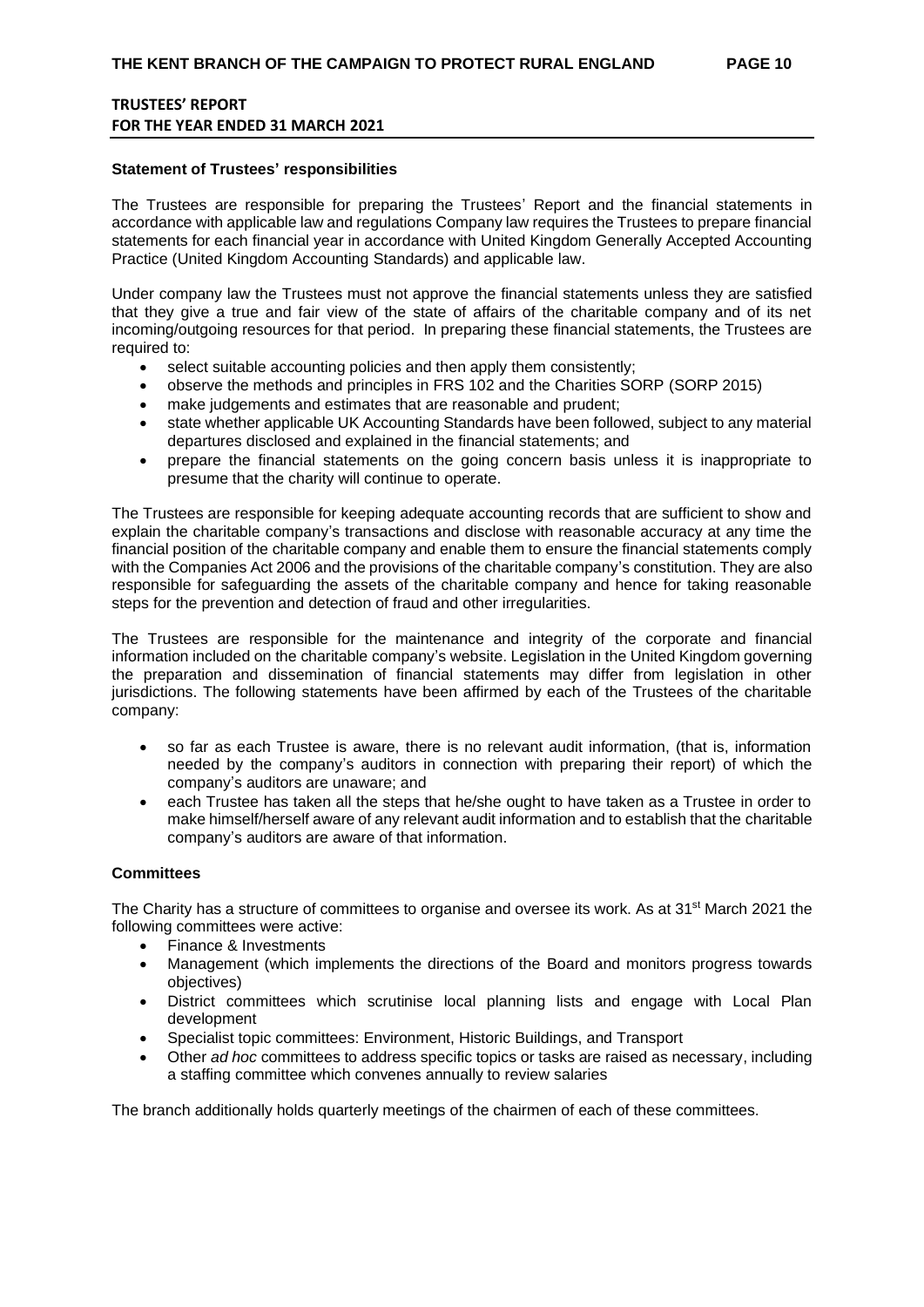#### **Employees and Volunteers**

Our staff and volunteers continue to build CPRE's long-established reputation for professionalism, expertise and quality. They are the reason for many of our campaigning successes. The Board is grateful for the huge amount of work that they do. The work of volunteers in the districts is supported by advice from the branch office.

#### **Fundraising Approach and Performance**

CPRE Kent undertakes fundraising activity by inviting donations through our website, Facebook and at events. We invite people to become members of CPRE Kent through our website, social media, at events and by engaging with those members of the public who approach the branch for advice on planning matters. We normally take stands at events in Kent throughout the year including the Kent County Show, ploughing matches and other rural and farming events, although during the summer of 2020 these activities were largely cancelled.

Preparation for these events includes careful briefing to those involved on the day so that all contacts with potential members are polite, engaging and interesting, that no one feels pressurised to support our work, all data protection rules are adhered to and all involved feel well briefed. Through our website and printed newsletters, we also invite people to consider CPRE Kent when making their wills.

CPRE Kent also benefits from the work of National CPRE which undertakes fundraising activity via direct mail in line with the Fundraising Code of Practice set by the Fundraising Regulator. Our Fundraising Promise is set nationally and is available through a link to our national website. The charity does not work with professional fundraisers. No complaints were received during the year in respect of the charity's fundraising activities.

Work has been underway throughout the reporting period to ensure that, in line with CPRE's national organisation, the branch is in compliance with the requirements of the General Data Protection Regulations which came into force in May 2018.

### **Remuneration Policy**

The pay of all the employees is determined by the Board of Trustees on recommendation of the staffing committee.

The same benefits, including pensions, and terms and conditions apply to the principal officers as all other staff.

#### **Small Companies Provisions**

This report has been prepared in accordance with the provisions applicable to companies entitled to the small companies exemption.

#### **Auditor**

MHA MacIntyre Hudson were re-appointed as the charitable company's auditor during the year and have expressed their willingness to continue in that capacity.

Approved by the Trustees on 23rd July 2021

……………………………………………………

M J Moore FCA - Company secretary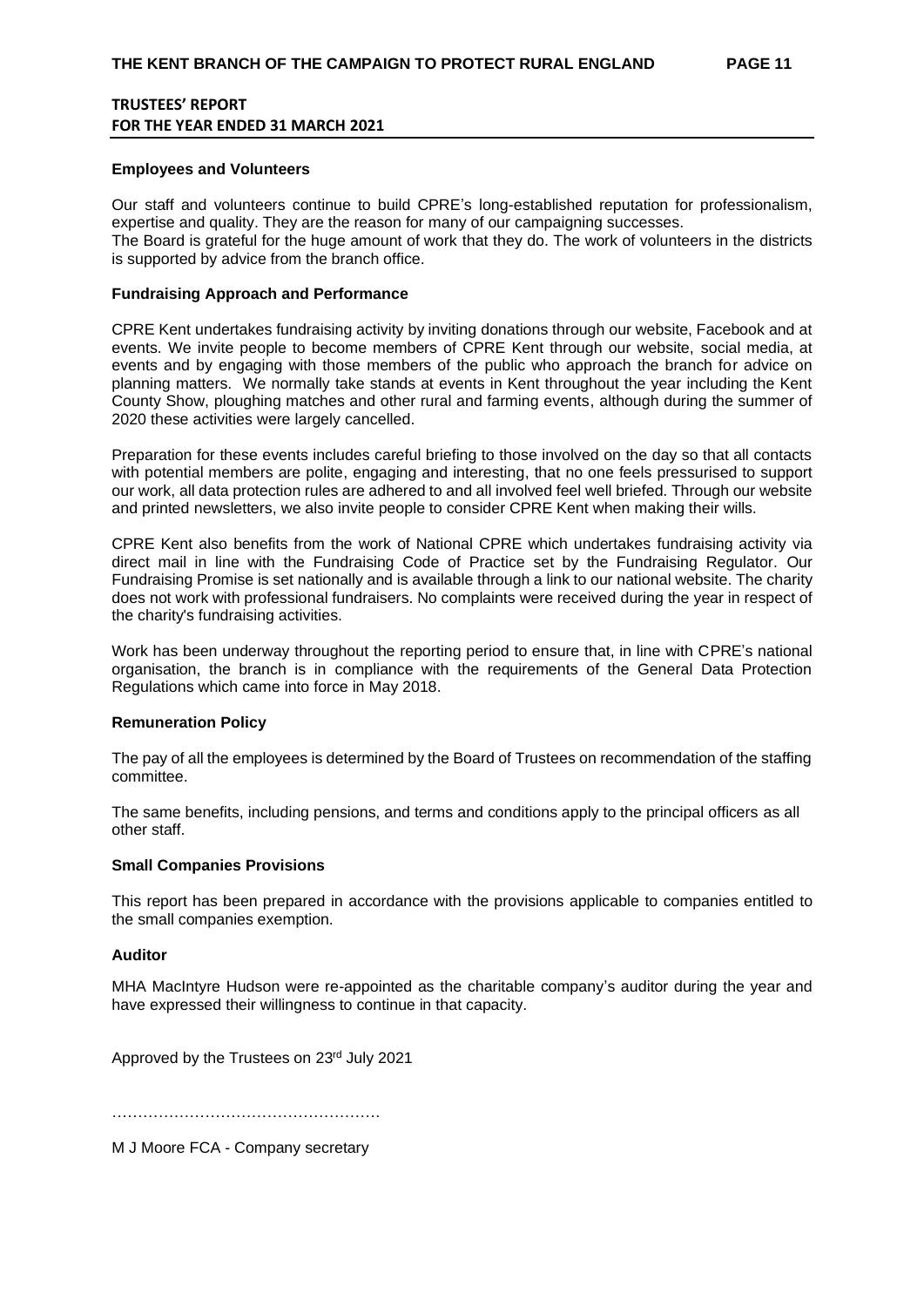# **INDEPENDENT AUDITOR'S REPORT TO THE MEMBERS OF THE KENT BRANCH OF THE CAMPAIGN TO PROTECT RURAL ENGLAND**

### **Opinion**

We have audited the financial statements of The Kent Branch of the Campaign to Protect Rural England (the 'charitable company') for the year ended 31 March 2021 which comprise the statement of financial activities (incorporating an income and expenditure account), balance sheet, statement of cash flows and the related notes, including a summary of significant accounting policies. The financial reporting framework that has been applied in their preparation is applicable law and United Kingdom Accounting Standards, including FRS 102 *The Financial Reporting Standard applicable in the UK and Republic of Ireland* (United Kingdom Generally Accepted Accounting Practice).

In our opinion the financial statements:

- give a true and fair view of the state of the charitable company's affairs as at 31 March 2021 and of its incoming resources and application of resources, including its income and expenditure, for the year then ended;
- have been properly prepared in accordance with United Kingdom Generally Accepted Accounting Practice; and
- have been prepared in accordance with the requirements of the Companies Act 2006.

#### **Basis for opinion**

We conducted our audit in accordance with International Standards on Auditing (UK) (ISAs (UK)) and applicable law. Our responsibilities under those standards are further described in the auditor's responsibilities for the audit of the financial statements section of our report. We are independent of the charitable company in accordance with the ethical requirements that are relevant to our audit of the financial statements in the UK, including the FRC's Ethical Standard, and we have fulfilled our other ethical responsibilities in accordance with these requirements. We believe that the audit evidence we have obtained is sufficient and appropriate to provide a basis for our opinion.

### **Conclusions relating to going concern**

In auditing the financial statements, we have concluded that the trustees' use of the going concern basis of accounting in the preparation of the financial statements is appropriate.

Based on the work we have performed, we have not identified any material uncertainties relating to events or conditions that, individually or collectively, may cast significant doubt on the charitable company's ability to continue as a going concern for a period of at least twelve months from when the financial statements are authorised for issue.

Our responsibilities and the responsibilities of the trustees with respect to going concern are described in the relevant sections of this report.

### **Other information**

The other information comprises the information included in the trustees' report, other than the financial statements and our auditor's report thereon. The trustees are responsible for the other information. Our opinion on the financial statements does not cover the other information and, except to the extent otherwise explicitly stated in our report, we do not express any form of assurance conclusion thereon.

In connection with our audit of the financial statements, our responsibility is to read the other information and, in doing so, consider whether the other information is materially inconsistent with the financial statements or our knowledge obtained in the audit or otherwise appears to be materially misstated. If we identify such material inconsistencies or apparent material misstatements, we are required to determine whether there is a material misstatement in the financial statements or a material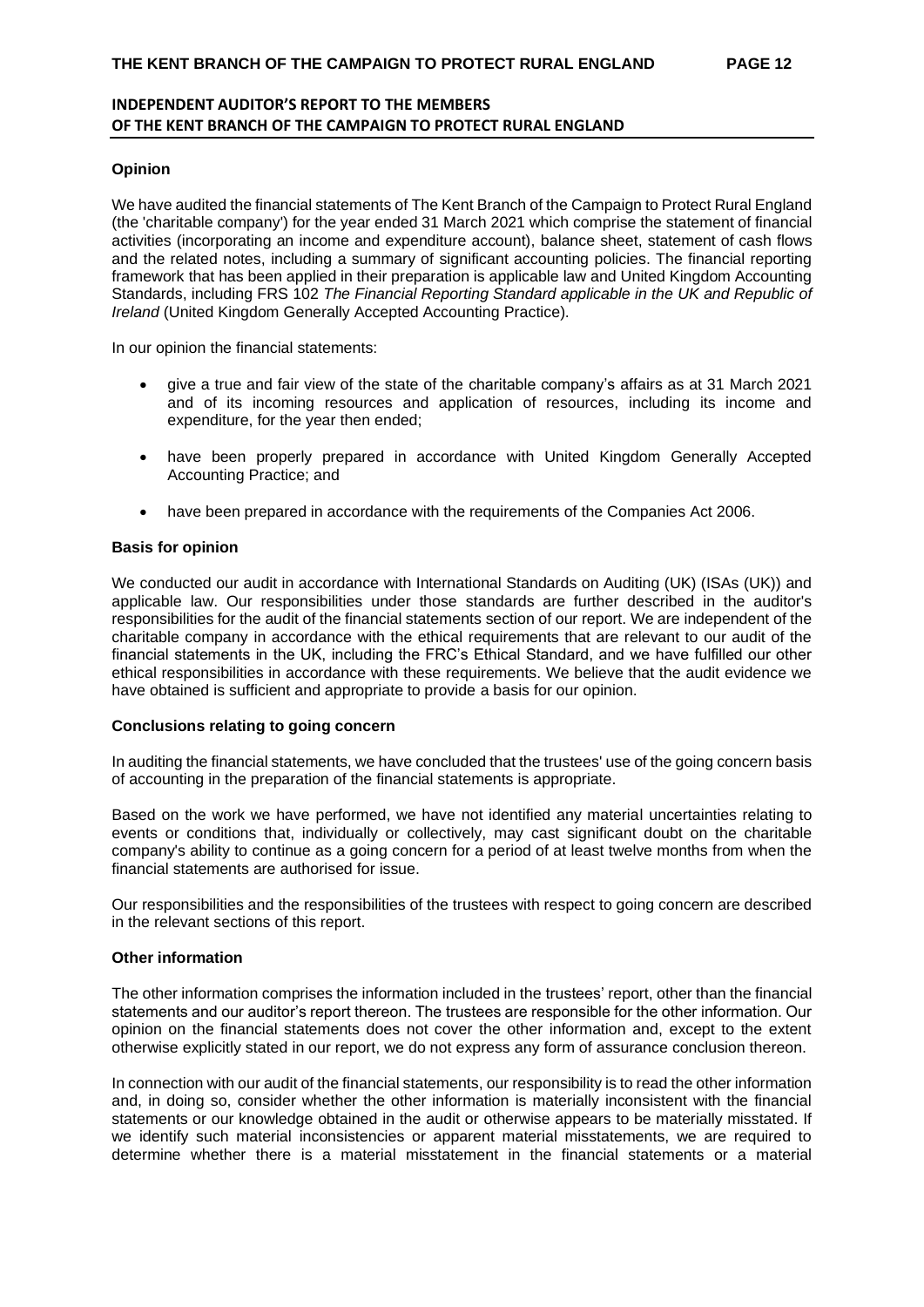# **INDEPENDENT AUDITOR'S REPORT TO THE MEMBERS OF THE KENT BRANCH OF THE CAMPAIGN TO PROTECT RURAL ENGLAND**

misstatement of the other information. If, based on the work we have performed, we conclude that there is a material misstatement of this other information, we are required to report that fact.

We have nothing to report in this regard.

### **Opinions on other matters prescribed by the Companies Act 2006**

In our opinion, based on the work undertaken in the course of the audit:

- the information given in the trustees' report (incorporating the directors' report) for the financial year for which the financial statements are prepared is consistent with the financial statements; and
- the directors' report has been prepared in accordance with applicable legal requirements.

#### **Matters on which we are required to report by exception**

In the light of the knowledge and understanding of the charitable company and its environment obtained in the course of the audit, we have not identified material misstatements in the trustees' report.

We have nothing to report in respect of the following matters in relation to which the Companies Act 2006 requires us to report to you if, in our opinion:

- adequate accounting records have not been kept, or returns adequate for our audit have not been received from branches not visited by us; or
- the financial statements are not in agreement with the accounting records and returns; or
- certain disclosures of directors' remuneration specified by law are not made; or
- we have not received all the information and explanations we require for our audit.

### **Responsibilities of trustees**

As explained more fully in the trustees' responsibilities statement, the trustees (who are also the directors of the charitable company for the purposes of company law) are responsible for the preparation of the financial statements and for being satisfied that they give a true and fair view, and for such internal control as the trustees determine is necessary to enable the preparation of financial statements that are free from material misstatement, whether due to fraud or error.

In preparing the financial statements, the trustees are responsible for assessing the charitable company's ability to continue as a going concern, disclosing, as applicable, matters related to going concern and using the going concern basis of accounting unless the trustees either intend to liquidate the charitable company or to cease operations, or have no realistic alternative but to do so.

#### **Auditor's responsibilities for the audit of the financial statements**

Our objectives are to obtain reasonable assurance about whether the financial statements as a whole are free from material misstatement, whether due to fraud or error, and to issue an auditor's report that includes our opinion. Reasonable assurance is a high level of assurance, but is not a guarantee that an audit conducted in accordance with ISAs (UK) will always detect a material misstatement when it exists. Misstatements can arise from fraud or error and are considered material if, individually or in the aggregate, they could reasonably be expected to influence the economic decisions of users taken on the basis of these financial statements.

Irregularities, including fraud, are instances of non-compliance with laws and regulations. We design procedures in line with our responsibilities, outlined above, to detect material misstatements in respect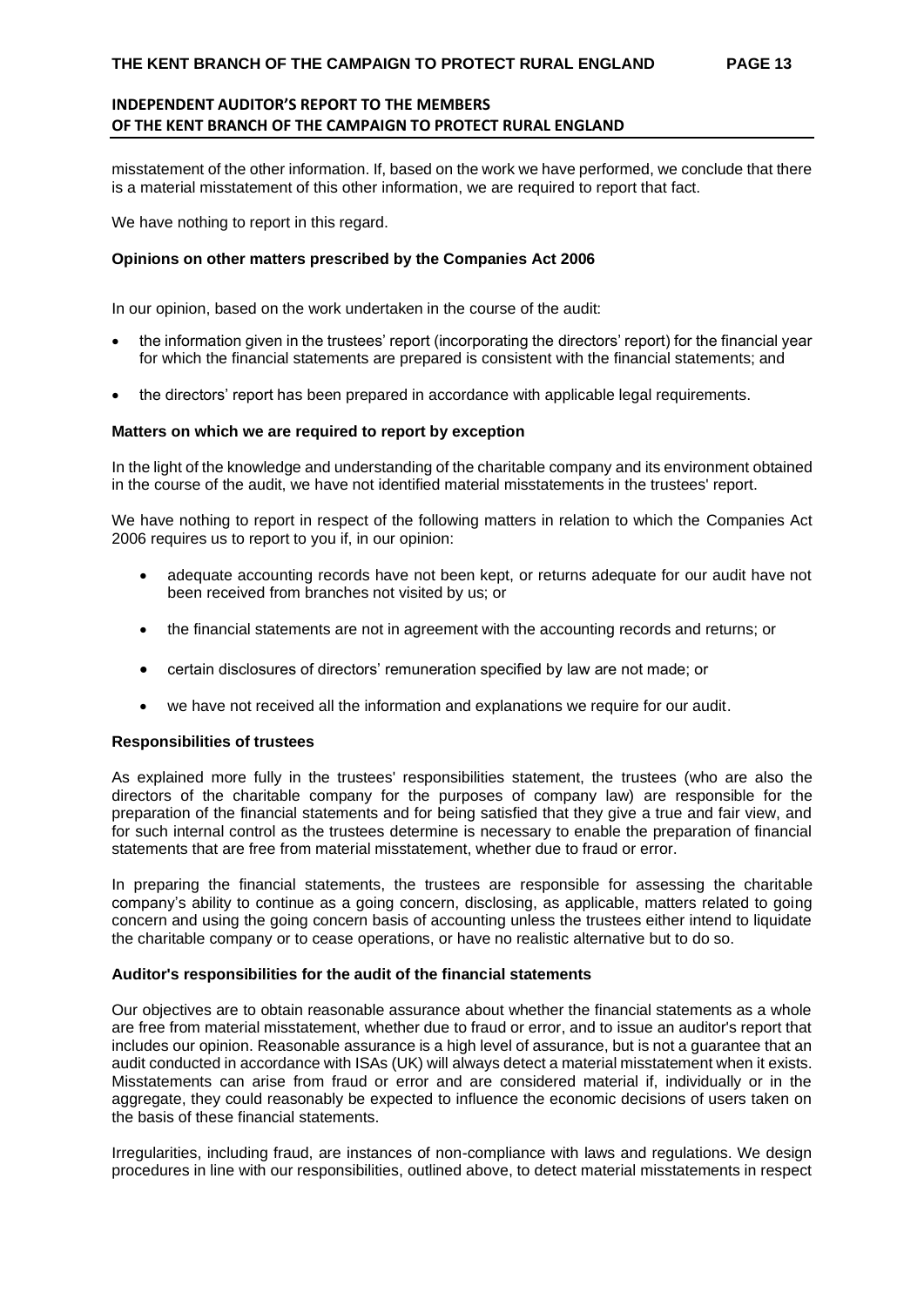# **INDEPENDENT AUDITOR'S REPORT TO THE MEMBERS OF THE KENT BRANCH OF THE CAMPAIGN TO PROTECT RURAL ENGLAND**

of irregularities, including fraud. The extent to which our procedures are capable of detecting irregularities, including fraud is detailed below:

- Enquiry of management and those charged with governance around actual and potential litigation and claims;
- Performing audit work over the risk of management override of controls, including testing of journal entries and other adjustments for appropriateness, evaluating the business rationale of significant transactions outside the normal course of business and reviewing accounting estimates for bias;
- Reviewing financial statement disclosures and testing to supporting documentation to assess compliance with applicable laws and regulations;
- Reviewing meeting minutes of those charged with governance.

Because of the inherent limitations of an audit, there is a risk that we will not detect all irregularities, including those leading to a material misstatement in the financial statements or non-compliance with regulation. This risk increases the more that compliance with a law or regulation is removed from the events and transactions reflected in the financial statements, as we will be less likely to become aware of instances of non-compliance. The risk is also greater regarding irregularities occurring due to fraud rather than error, as fraud involves intentional concealment, forgery, collusion, omission, or misrepresentation.

A further description of our responsibilities for the audit of the financial statements is located on the Financial Reporting Council's website at: www.frc.org.uk/auditorsresponsibilities. This description forms part of our auditor's report.

### **Use of our report**

This report is made solely to the charitable company's members, as a body, in accordance with Chapter 3 of Part 16 of the Companies Act 2006. Our audit work has been undertaken so that we might state to the charitable company's members those matters we are required to state to them in an auditor's report and for no other purpose. To the fullest extent permitted by law, we do not accept or assume responsibility to anyone other than the charitable company and the charitable company's members as a body, for our audit work, for this report, or for the opinions we have formed.

Duncan Cochrane-Dyet BSc BFP FCA, Senior Statutory Auditor

for and on behalf of **MHA MacIntyre Hudson**

Statutory Auditor

Maidstone United Kingdom Date: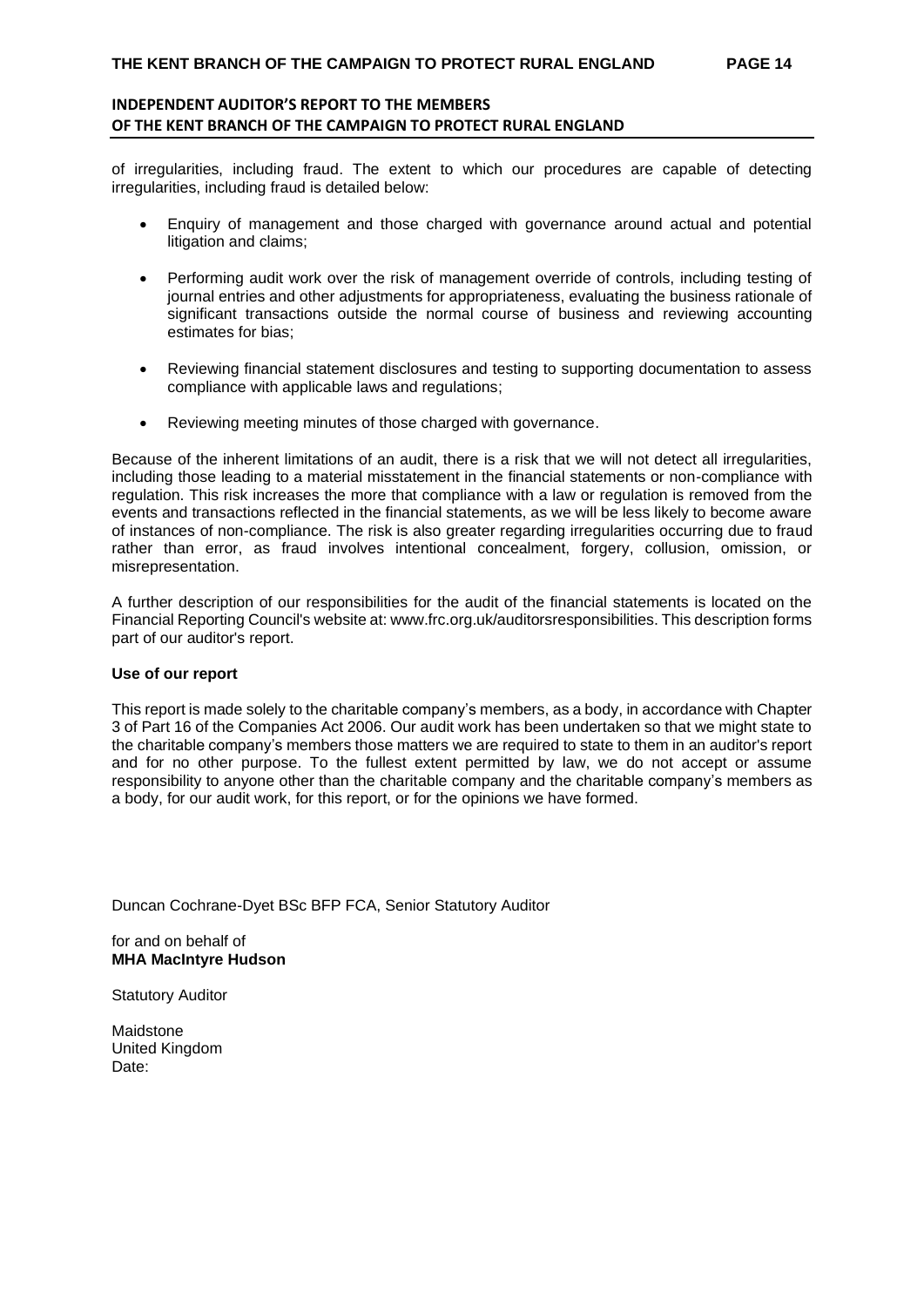### **STATEMENT OF FINANCIAL ACTIVITIES (Incorporating an Income and Expenditure Account) FOR THE YEAR ENDED 31 MARCH 2021**

|                                                               |                | <b>Notes Unrestricted</b><br><b>Funds</b><br>£ | <b>Restricted</b><br><b>Fund</b><br>£ | <b>Designated</b><br><b>Funds</b><br>£ | <b>Total</b><br>2021<br>£ | <b>Total</b><br>2020<br>£ |
|---------------------------------------------------------------|----------------|------------------------------------------------|---------------------------------------|----------------------------------------|---------------------------|---------------------------|
| <b>Incoming Resources</b>                                     |                |                                                |                                       |                                        |                           |                           |
| Donations and Legacies                                        | $\overline{c}$ | 60,674                                         | 3,412                                 |                                        | 64,086                    | 67,117                    |
| Other trading activities                                      |                | 1,256                                          |                                       |                                        | 1,256                     | 4,456                     |
| Investment income                                             | 3              | 252                                            |                                       | 115,191                                | 115,443                   | 172,823                   |
| Surplus on sale of fixed assets                               |                |                                                |                                       |                                        |                           | 57                        |
| <b>Total Income</b>                                           |                | 62,182                                         | 3,412                                 | 115,191                                | 180,785                   | 244,453                   |
| <b>Resources Expended</b>                                     |                |                                                |                                       |                                        |                           |                           |
| Raising funds                                                 | 4              | 1,710                                          |                                       | 18,250                                 | 19,960                    | 22,065                    |
| Charitable activities                                         | 5              | 250,211                                        | 2,483                                 | 1,200                                  | 253,894                   | 229,474                   |
| <b>Total Expenditure</b>                                      |                | 251,921                                        | 2,483                                 | 19,450                                 | 273,854                   | 251,539                   |
| Net (outgoing)/incoming resources                             |                | (189, 739)                                     | 929                                   | 95,741                                 | (93,069)                  | (7,086)                   |
| Realised and Unrealised gain/(loss) on<br>investment assets   |                |                                                |                                       | 873,260                                | 873,260                   | (440, 518)                |
| Net income/(expenditure)                                      |                | (189, 739)                                     | 929                                   | 969,001                                | 780,191                   | (447, 604)                |
| <b>Transfers between funds</b>                                |                | 146,941                                        |                                       | (146, 941)                             |                           |                           |
| Net movement in funds                                         |                | (42, 798)                                      | 929                                   | 822,060                                | 780,191                   | (447, 604)                |
| <b>Reconciliation of funds</b><br>Total funds brought forward |                | 335,908                                        |                                       | 4,963,818                              | 5,299,726                 | 5,747,330                 |
| <b>Total funds carried forward</b>                            | 16             | 293,110                                        | 929                                   | 5,785,878                              | 6,079,917                 | 5,299,726                 |

All of the charity's activities are continuing.

There are no gains and losses other than those shown above.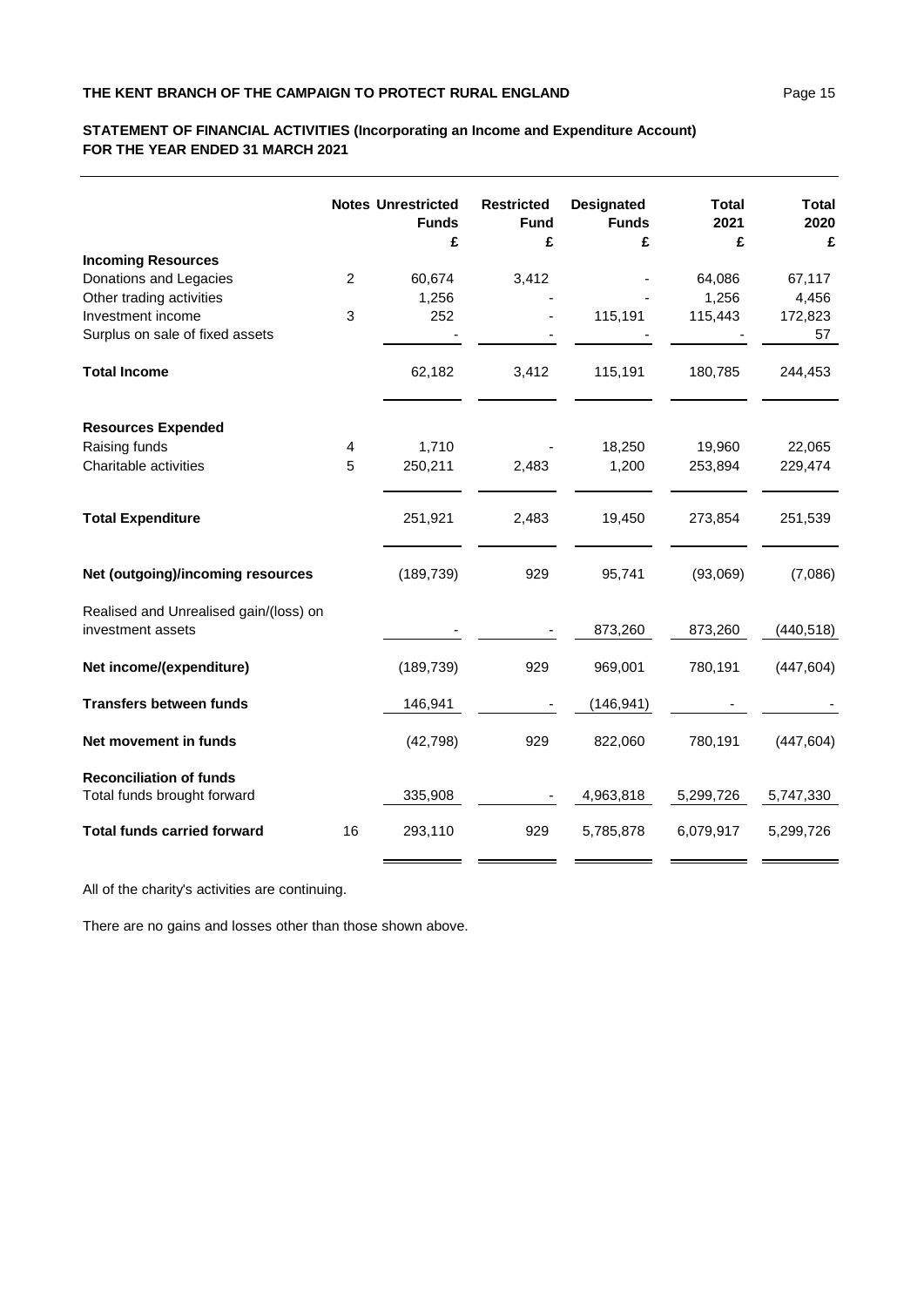# **THE KENT BRANCH OF THE CAMPAIGN TO PROTECT RURAL ENGLAND Page 16** Page 16

# **BALANCE SHEET AS AT 31 MARCH 2021**

|                                                             | <b>Notes</b> | £         | 2021<br>£ | £         | 2020<br>£ |
|-------------------------------------------------------------|--------------|-----------|-----------|-----------|-----------|
| <b>Fixed Assets</b>                                         |              |           |           |           |           |
| Tangible assets                                             | 11           |           | 212,480   |           | 210,804   |
| Fixed asset investments                                     | 12           | 5,260,607 |           | 3,947,114 |           |
| Freehold Investment Property                                | 13           | 470,000   | 5,730,607 | 470,000   | 4,417,114 |
| Total fixed assets                                          |              |           | 5,943,087 |           | 4,627,918 |
| <b>Current Assets</b>                                       |              |           |           |           |           |
| <b>Stocks</b>                                               |              | 1,928     |           | 1,963     |           |
| <b>Debtors</b>                                              | 14           | 13,973    |           | 20,100    |           |
| Investments                                                 | 12           | 50,233    |           | 485,768   |           |
| Cash at bank and in hand                                    |              | 104,230   |           | 188,187   |           |
| <b>Total current assets</b>                                 |              | 170,364   |           | 696,018   |           |
| <b>Liabilities</b><br>Creditors: Amounts falling due within |              |           |           |           |           |
| one year                                                    | 15           | (33, 534) |           | (24, 210) |           |
| Net current assets                                          |              |           | 136,830   |           | 671,808   |
| <b>Total net assets</b>                                     |              |           | 6,079,917 |           | 5,299,726 |
|                                                             |              |           |           |           |           |
| The Funds of the Charity                                    |              |           |           |           |           |
| <b>Designated Funds</b>                                     | 16           |           | 5,785,878 |           | 4,963,818 |
| <b>Restricted Fund</b>                                      |              |           | 929       |           |           |
| Unrestricted funds                                          |              |           | 293,110   |           | 335,908   |
| Total charity funds 18                                      |              |           | 6,079,917 |           | 5,299,726 |

These financial statements were approved and authorised for issue by the Board of Trustees on

23rd July 2021 and signed on their behalf by:

……………………………………. Julian Glenister FCA (Honorary Treasurer)

……………………………………. John Wotton (Chairman)

**Company Registration No. 04335730**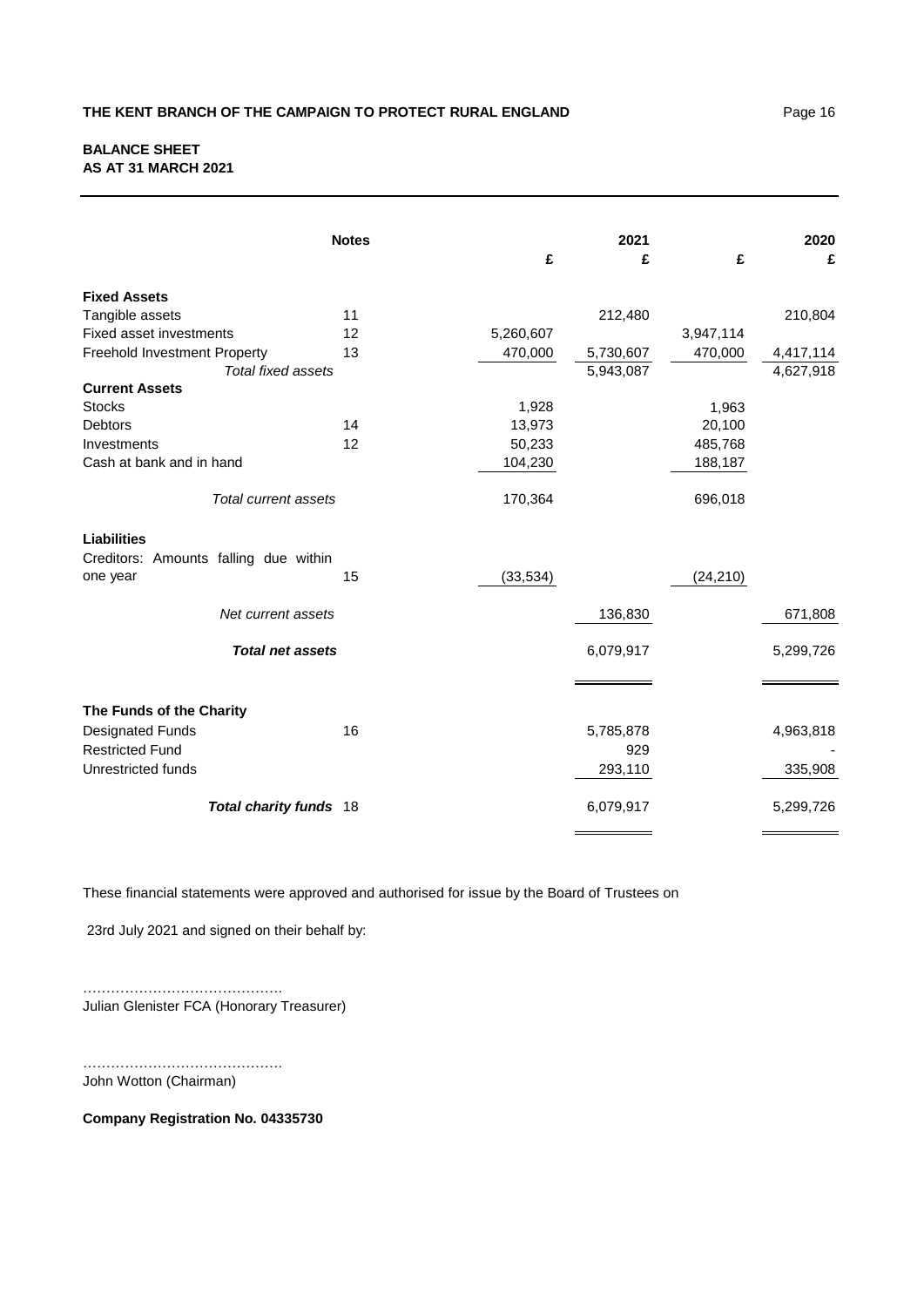# **STATEMENT OF CASH FLOWS FOR THE YEAR ENDED 31 MARCH 2021**

| Net cash provided by operating activities (see Note 22)                                                                                                | 2021<br>£<br>(190, 420)             | 2020<br>£<br>(150, 970)                  |
|--------------------------------------------------------------------------------------------------------------------------------------------------------|-------------------------------------|------------------------------------------|
| Cash flows from investing activities                                                                                                                   |                                     |                                          |
| Dividends, interest and rents from investments<br>Bank and other interest received<br>Purchase of property, plant and equipment<br>Sale of fixed asset | 115,191<br>252<br>(4, 282)          | 171,994<br>829<br>(558)<br>57            |
| <b>Investment movements made by Advisers</b><br>Movement in cash held by Investment advisers<br>Sale of investments<br>Purchase of investments         | 435,535<br>1,502,045<br>(1,942,278) | (462, 814)<br>1,487,119<br>(1, 278, 655) |
| Net cash inflow / (outflow) used in investing activities                                                                                               | 106,463                             | (82,028)                                 |
| Increase / (decrease) in cash                                                                                                                          | (83, 957)                           | (232, 998)                               |
| Change in cash and cash equivalents in the year                                                                                                        |                                     |                                          |
| Cash and cash equivalents at 1 April 2020                                                                                                              | 188,187                             | 421,185                                  |
| Cash and cash equivalents at 31 March 2021                                                                                                             | 104,230                             | 188,187                                  |
| Analysis of cash and cash equivalents                                                                                                                  |                                     |                                          |
| Cash at hand and in bank<br><b>Total cash and cash equivalents</b>                                                                                     | 104,230<br>104,230                  | 188,187<br>188,187                       |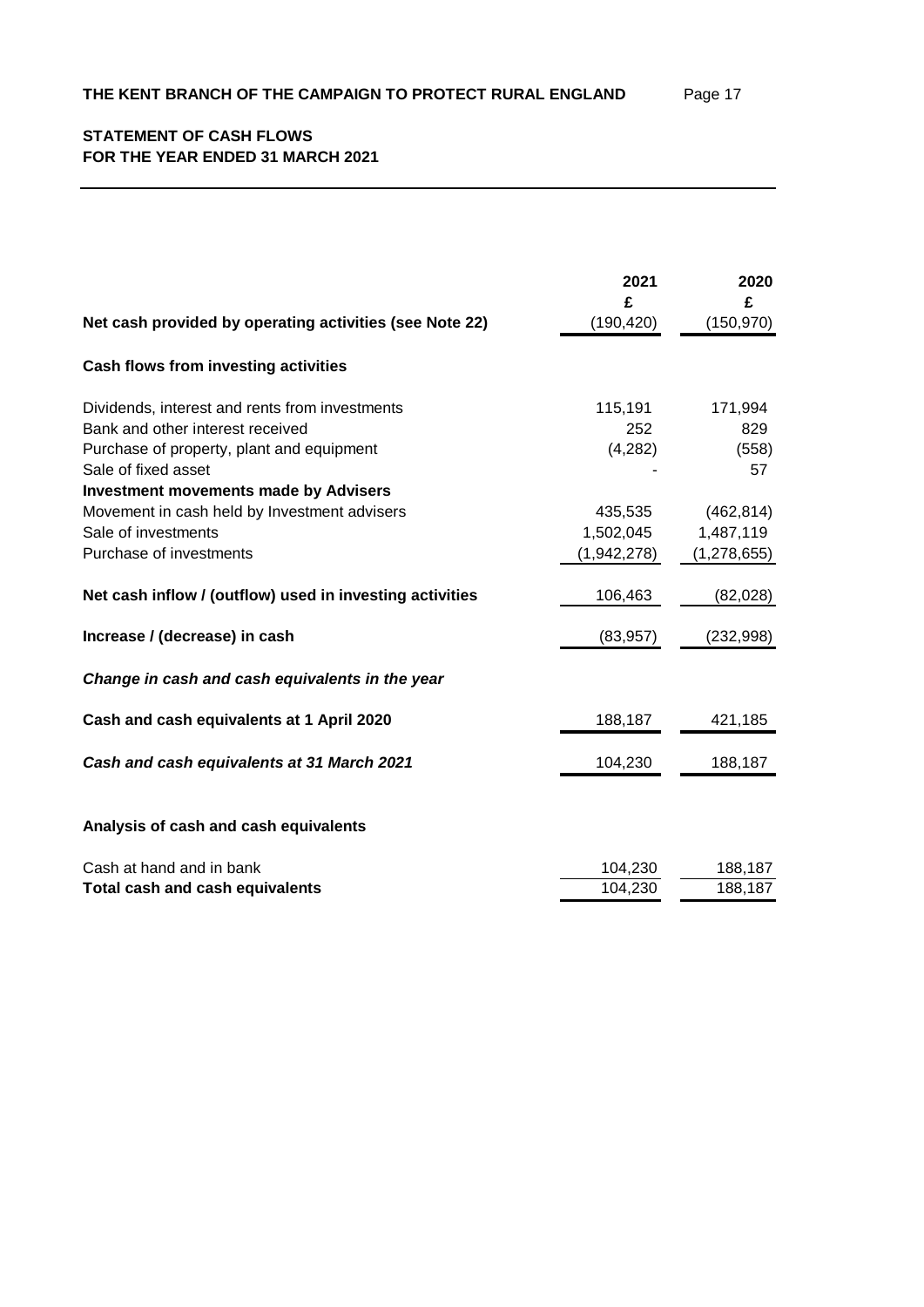#### **1 Accounting policies**

The principal accounting policies adopted, judgements and key sources of estimation uncertainty in the preparation of the financial statements are as follows:

#### a) **General information and basis of preparation**

The Charity constitutes a public benefit entity as defined by FRS 102. The financial statements are prepared under the historical cost convention modified to include certain items at fair value.

The financial statements have been prepared in accordance with the Charities SORP (FRS 102) - Accounting and Reporting by Charities: Statement of Recommended Practice applicable to charities in preparing their accounts in accordance with the Financial Reporting Standard applicable in the UK and Republic of Ireland (FRS 102), the Financial Reporting Standard applicable in the UK and Republic of Ireland (FRS 102) and the Companies Act 2006.

The financial statements have been prepared on a going concern basis. There are no material uncertainties related to events or conditions which would cast doubt on the Charity's ability to continue as a going concern. The Trustees have considered relevant information, including the annual budget, forecast future cash flows and the impact of subsequent events in making their assessment. The Trustees have noted that the COVID-19 pandemic has caused a substantial decline in the Charity's investment income but the Charity's operations have continued although fundraising at agricultural shows and other events have been restricted. The Charity's income from investments (dividend income) is likely to continue to be heavily reduced for the year ahead and the Trustees have again sought advice from their investment advisors on what the income reduction is likely to be. The global stock markets have recovered well in 2021 although the Trustees do expect the revenue streams to be heavily impacted, the charity has substantial capital reserves and so this shouldn't affect the Charity's ability to continue as a going concern. In response to the COVID-19 pandemic, the Trustees have continued to perform a robust analysis of forecast future cash flows taking into account the potential impact on the business of possible future scenarios arising from the impact of COVID-19. This analysis also considers the effectiveness of available measures to assist in mitigating the impact.

Based on these assessments and having regard to the resources available to the entity, the Trustees have concluded that there is no material uncertainty and that they can continue to adopt the going concern basis in preparing the annual report and accounts.

The financial statements are prepared in sterling which is the functional currency of the charity and rounded to the nearest  $E$ .

The significant accounting policies applied in the preparation of these financial statements are set out below. These policies have been consistently applied to all years presented unless otherwise stated.

#### b) **Incoming resources**

Donations are recognised as incoming resources when receivable, except insofar as they are incapable of financial measurement. Subscriptions relates to the amounts received from the CPRE National Office. These are included on a cash basis as members pay at different rates and cover a year from the date the member pays the subscription. The Charity's trustees' opinion is that the cost of calculating any accrual or deferred income outweighs any benefit, and the amount would not be material.

Legacy income is recognised at the earlier of the charity being notified when estate accounts are settled and there is notification of a distribution, or when the legacy is received. On occasion legacies will be notified to the Charity however it is not possible to measure the amount expected to be distributed. On these occasions, the legacy is treated as a contingent asset and disclosed.

Income from trading activities includes income earned from fundraising events and trading activities to raise funds for the Charity. Income is received in exchange for supplying goods and services in order to raise funds and is recognised when entitlement has occurred.

Investment income is earned through holding assets for investment purposes such as shares and property. It includes dividends, interest and rent. It is included when the amount can be measured reliably. Interest income is recognised using the effective interest method and dividend and rent income is recognised as the Charity's right to receive payment is established.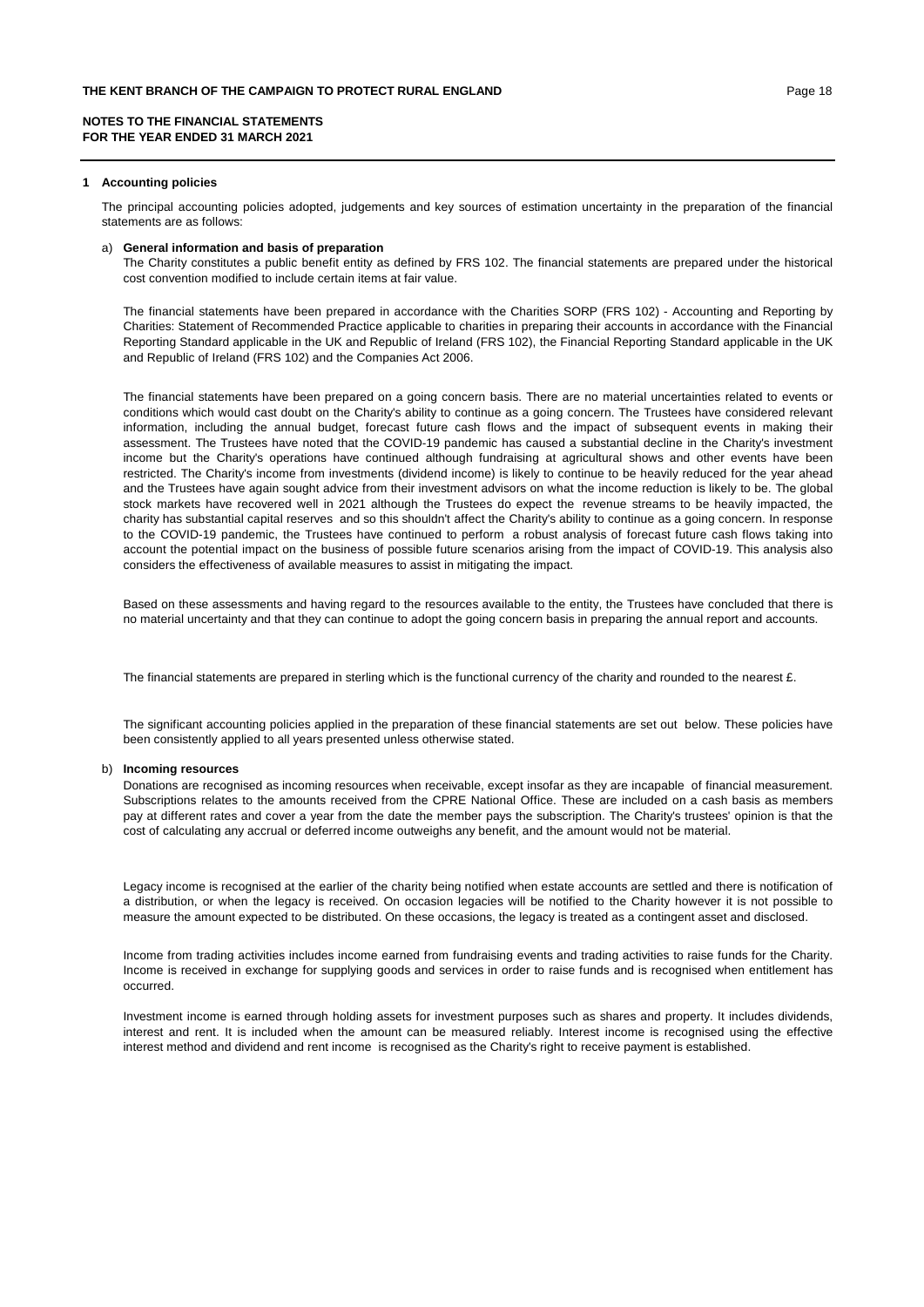#### 1 **Accounting policies (contd)**

#### c) **Resources expended**

Resources are recognised in the period in which they are incurred. Resources expended include attributable VAT which cannot be recovered.

Costs of operating funds comprise the costs associated with attracting voluntary income and the costs of the Lottery Club prizes and investment management fees.

Charitable expenditure comprises those costs incurred by the Charity in the delivery of its activities. It includes both costs that can be allocated directly to such activities and those costs of an indirect nature necessary to support them.

Support costs include the costs of human resources, IT, finance and governance. Overhead costs include depreciation and office costs.

Governance costs include those costs associated with meeting the constitutional and statutory requirements of the Charity and include audit fees and estimated costs linked to the strategic management of the Charity.

#### d) **Tangible fixed assets and depreciation**

Tangible fixed assets other than freehold land are stated at cost or valuation less depreciation. Depreciation provided are rates calculated to write off the cost less estimated residual value of each asset over its expended useful life, as follows:

| 2% on cost  |
|-------------|
| 10% on cost |
| 20% on cost |
| 25% on cost |
|             |

Land and buildings were previously valued using chartered surveyor's valuation as disclosed in note 11.

#### e) **Pensions**

The pension costs charged in the financial statements represent the contributions payable by the charity to employees' defined contribution pension schemes.

#### f) **Company Status**

The Charity is a company limited by guarantee. In the event of the Charity being wound up the liability in respect of the guarantee is limited to £1 per member of the Charity. The address of the registered office is given in the Charity information on the Legal & Administrative Information page of these financial statements.

#### g) **Fund Accounting**

General funds are unrestricted funds which are available for use at the discretion of the trustees in furtherance of the general objectives of the Charity and which have not been designated for other purposes.

The Designated Fund, which is treated like an expendable endowment fund, was created by the Trustees. Investment income arising on the endowment fund and investment management charges are initially allocated to the designated fund, but a transfer is made to the unrestricted fund which represents the income and expenses. Any capital gains or losses arising on the investments form part of this fund.

Restricted funds are funds which are to be used in accordance with specific restrictions imposed by donors or which have been raised by the charity for particular purposes. The cost of raising and administering such funds are charged against the specific fund. The aim and use of each restricted fund is set out in the notes to the financial statements.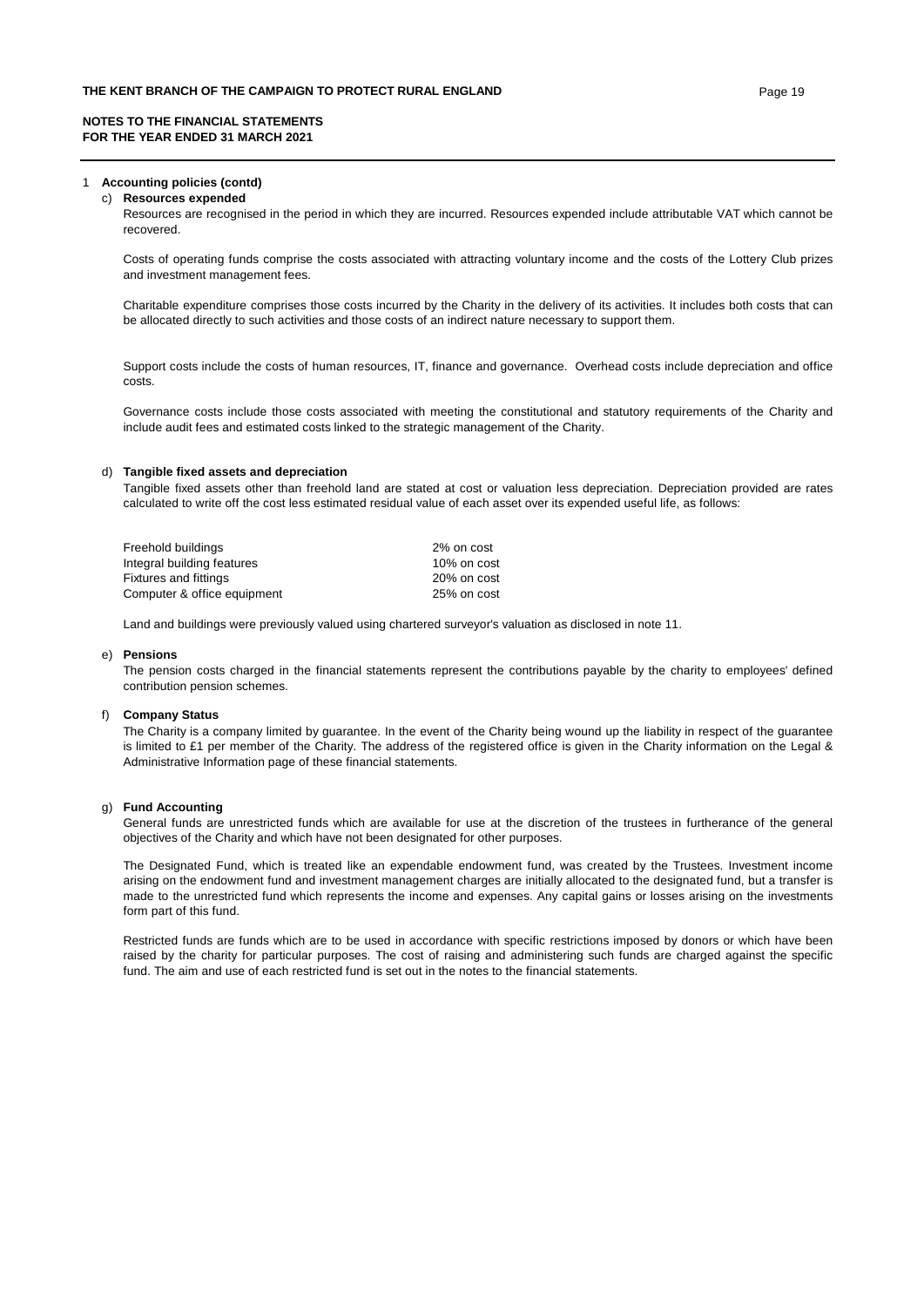#### 1 **Accounting policies(contd)**

#### h) **Investments**

Investments are stated at fair value at the balance sheet date. The statement of financial activities includes the net gains and losses arising on revaluations and disposals throughout the year.

Current asset investments are short term highly liquid investments and are held at fair value. These include cash on deposit and cash equivalents with a maturity of less than one year.

#### i) **Stock**

Stock is valued at the lower of cost and net realisable value.

#### j) **Debtors & creditors receivable / payable within one year**

Debtors and creditors with no stated interest rate and receivable or payable within one year are recorded at transaction price. Any losses arising from impairment are recognised in expenditure.

#### k) **Key judgements and sources of estimation uncertainty**

Investment properties are professionally valued based on comparable sales within the local area. This uses the sales on similar

local rental properties but there is an inevitable degree of judgement involved in that the investment properties are unique.

Other debtors includes an estimate for a legacy receivable amounting to  $E$  nil (2020 £9,000) where probate has been filed, however the Charity have not yet been notified of the final distribution. This amount is an estimate which considers the remaining balance due from realised assets.

|                                      | <b>Unrestricted</b> | <b>Restricted</b> | <b>Designated</b>        |        |        |
|--------------------------------------|---------------------|-------------------|--------------------------|--------|--------|
| 2 Income from donations and legacies | <b>Funds</b>        | <b>Funds</b>      | <b>Funds</b>             | 2021   | 2020   |
|                                      |                     |                   | £                        | £      | £      |
| Membership subscriptions             | 43.469              |                   | $\overline{\phantom{a}}$ | 43,469 | 43,855 |
| Donations                            | 7.579               | 3.412             | $\overline{\phantom{a}}$ | 10.991 | 6,124  |
| Grant                                | 341                 |                   | $\overline{\phantom{a}}$ | 341    |        |
| Legacies                             | 5.018               | -                 | $\overline{\phantom{0}}$ | 5.018  | 13,037 |
| Lottery                              | 4.267               |                   | $\overline{\phantom{a}}$ | 4.267  | 4,101  |
|                                      | 60.674              | 3.412             | $\overline{\phantom{0}}$ | 64.086 | 67,117 |

| 3 | Investment income                           | <b>Unrestricted</b><br><b>Funds</b><br>£ | <b>Designated</b><br><b>Funds</b><br>£ | 2021<br>£ | 2020<br>£ |
|---|---------------------------------------------|------------------------------------------|----------------------------------------|-----------|-----------|
|   | Dividends receivable                        |                                          | 61,868                                 | 61,868    | 93,716    |
|   | Interest on fixed interest bonds            |                                          | 31,045                                 | 31,045    | 58,232    |
|   | Other Interest receivable                   | 252                                      | 168                                    | 420       | 1,231     |
|   | Rental income                               |                                          | 22,110                                 | 22,110    | 19,644    |
|   |                                             | 252                                      | 115,191                                | 115,443   | 172,823   |
|   |                                             |                                          |                                        |           |           |
|   |                                             | <b>Unrestricted</b>                      | <b>Designated</b>                      |           |           |
|   | 4 Expenditure on raising funds              | <b>Funds</b><br>£                        | <b>Funds</b><br>£                      | 2021<br>£ | 2020<br>£ |
|   | Investment management fees                  |                                          | 14,130                                 | 14,130    | 13,613    |
|   | Purchases for resale and fund raising costs | 90                                       |                                        | 90        | 1,980     |
|   | Lottery Club prizes                         | 1,620                                    |                                        | 1,620     | 1,800     |
|   | Property rental costs                       |                                          | 4,120                                  | 4,120     | 4,672     |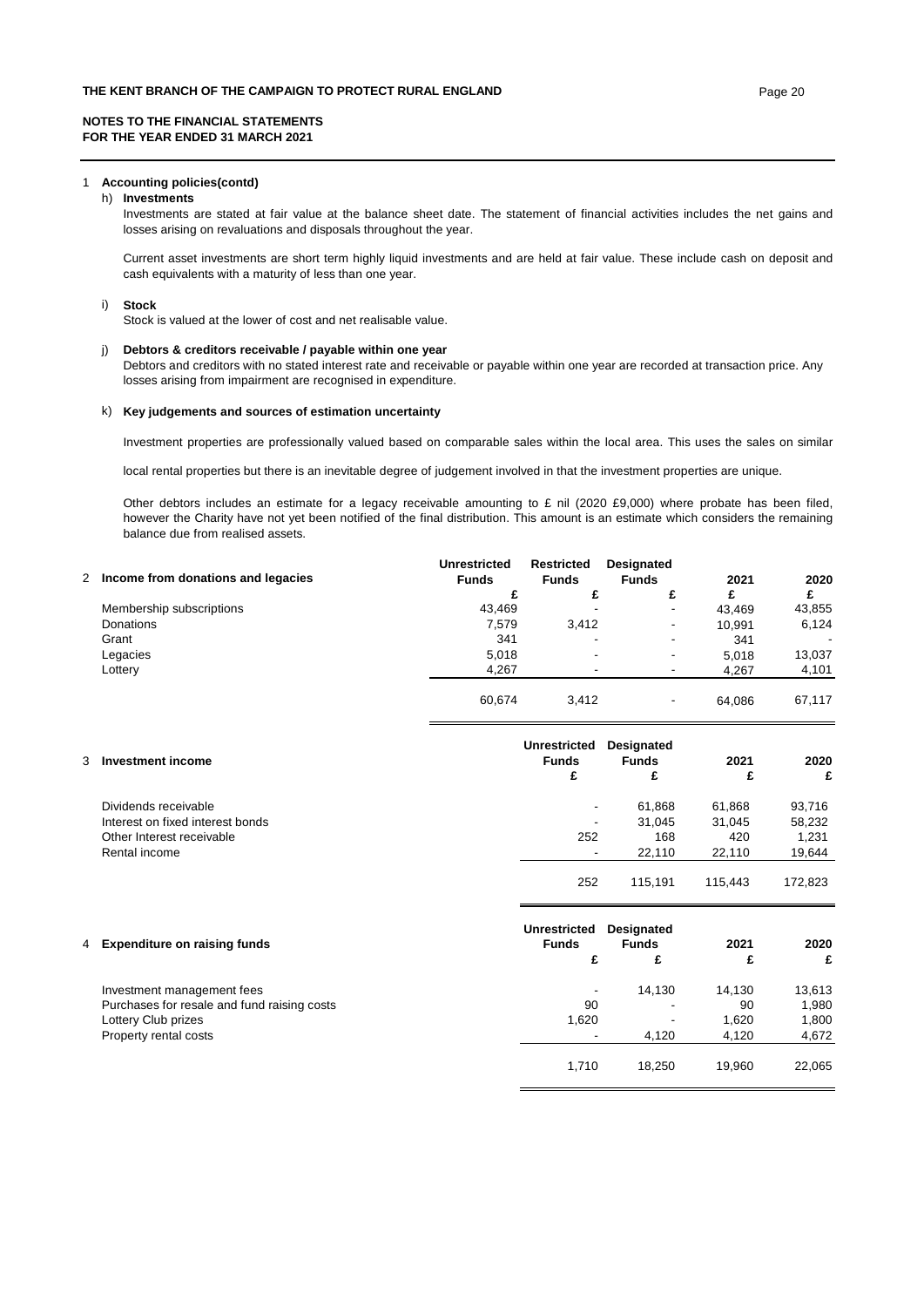# **THE KENT BRANCH OF THE CAMPAIGN TO PROTECT RURAL ENGLAND Page 21** Page 21

#### **NOTES TO THE FINANCIAL STATEMENTS FOR THE YEAR ENDED 31 MARCH 2021**

| Costs directly allocated to campaigning activities<br>Staff costs<br>Campaigning -Legal costs<br><b>Staff Travelling</b><br>Contribution to campaigns<br>Publicity and printing<br><b>Newsletters</b><br>Volunteering activities<br>Subscriptions publications and Donations | £<br>125,299<br>298<br>7,000<br>30<br>287<br>9,050<br>1,377 | £<br>2,400     | £                        | £<br>125,299<br>2,400<br>298<br>7,000<br>30<br>287 | £<br>110,226<br>6,000<br>1,244<br>3,500<br>100 |
|------------------------------------------------------------------------------------------------------------------------------------------------------------------------------------------------------------------------------------------------------------------------------|-------------------------------------------------------------|----------------|--------------------------|----------------------------------------------------|------------------------------------------------|
|                                                                                                                                                                                                                                                                              |                                                             |                |                          |                                                    |                                                |
|                                                                                                                                                                                                                                                                              |                                                             |                |                          |                                                    |                                                |
|                                                                                                                                                                                                                                                                              |                                                             |                |                          |                                                    |                                                |
|                                                                                                                                                                                                                                                                              |                                                             |                |                          |                                                    |                                                |
|                                                                                                                                                                                                                                                                              |                                                             |                |                          |                                                    |                                                |
|                                                                                                                                                                                                                                                                              |                                                             |                |                          |                                                    |                                                |
|                                                                                                                                                                                                                                                                              |                                                             |                |                          |                                                    |                                                |
|                                                                                                                                                                                                                                                                              |                                                             |                |                          |                                                    | 2,851                                          |
|                                                                                                                                                                                                                                                                              |                                                             |                |                          | 9,050                                              | 8,996                                          |
|                                                                                                                                                                                                                                                                              |                                                             |                |                          |                                                    | 292                                            |
|                                                                                                                                                                                                                                                                              |                                                             |                |                          | 1,377                                              | 1,314                                          |
| Support costs allocated to campaigning activities                                                                                                                                                                                                                            |                                                             |                |                          |                                                    |                                                |
| General office staff                                                                                                                                                                                                                                                         | 54,740                                                      |                |                          | 54,740                                             | 54,233                                         |
| Premises costs                                                                                                                                                                                                                                                               | 10,222                                                      |                |                          | 10,222                                             | 8,261                                          |
| Staff recruitment and support costs                                                                                                                                                                                                                                          | 2,310                                                       |                |                          | 2,310                                              | 1,281                                          |
| Staff training                                                                                                                                                                                                                                                               | 132                                                         |                |                          | 132                                                | 367                                            |
| Liability insurance                                                                                                                                                                                                                                                          | 1,872                                                       |                |                          | 1,872                                              | 1,938                                          |
| Printing, postage and stationery                                                                                                                                                                                                                                             | 3,137                                                       |                |                          | 3,137                                              | 2,877                                          |
| Telephone                                                                                                                                                                                                                                                                    | 2,394                                                       |                |                          | 2,394                                              | 1,657                                          |
| Computer, website and equipment maintenance                                                                                                                                                                                                                                  | 8,384                                                       |                |                          | 8,384                                              | 3,613                                          |
| Consultancy and professional costs                                                                                                                                                                                                                                           | 6,190                                                       |                |                          | 6,190                                              | 942                                            |
| Depreciation                                                                                                                                                                                                                                                                 | 1,406                                                       |                | 1,200                    | 2,606                                              | 2,957                                          |
| Sundry expenses                                                                                                                                                                                                                                                              | 2,026                                                       | 83             |                          | 2,109                                              | 2,316                                          |
|                                                                                                                                                                                                                                                                              | 14,057                                                      | $\overline{a}$ | $\overline{\phantom{a}}$ | 14,057                                             | 14,509                                         |
|                                                                                                                                                                                                                                                                              | 250,211                                                     | 2,483          | 1,200                    | 253,894                                            | 229,474                                        |
|                                                                                                                                                                                                                                                                              |                                                             |                |                          | 2021                                               | 2020                                           |
|                                                                                                                                                                                                                                                                              | Governance costs                                            |                |                          | <b>Governance costs</b>                            |                                                |

|                                  | 14,057         | 14,509 |
|----------------------------------|----------------|--------|
| Other costs                      | $\blacksquare$ | 1.152  |
| Auditors' remuneration (note 10) | 6,360          | 5,671  |
| Staff costs                      | 7,697          | 7,686  |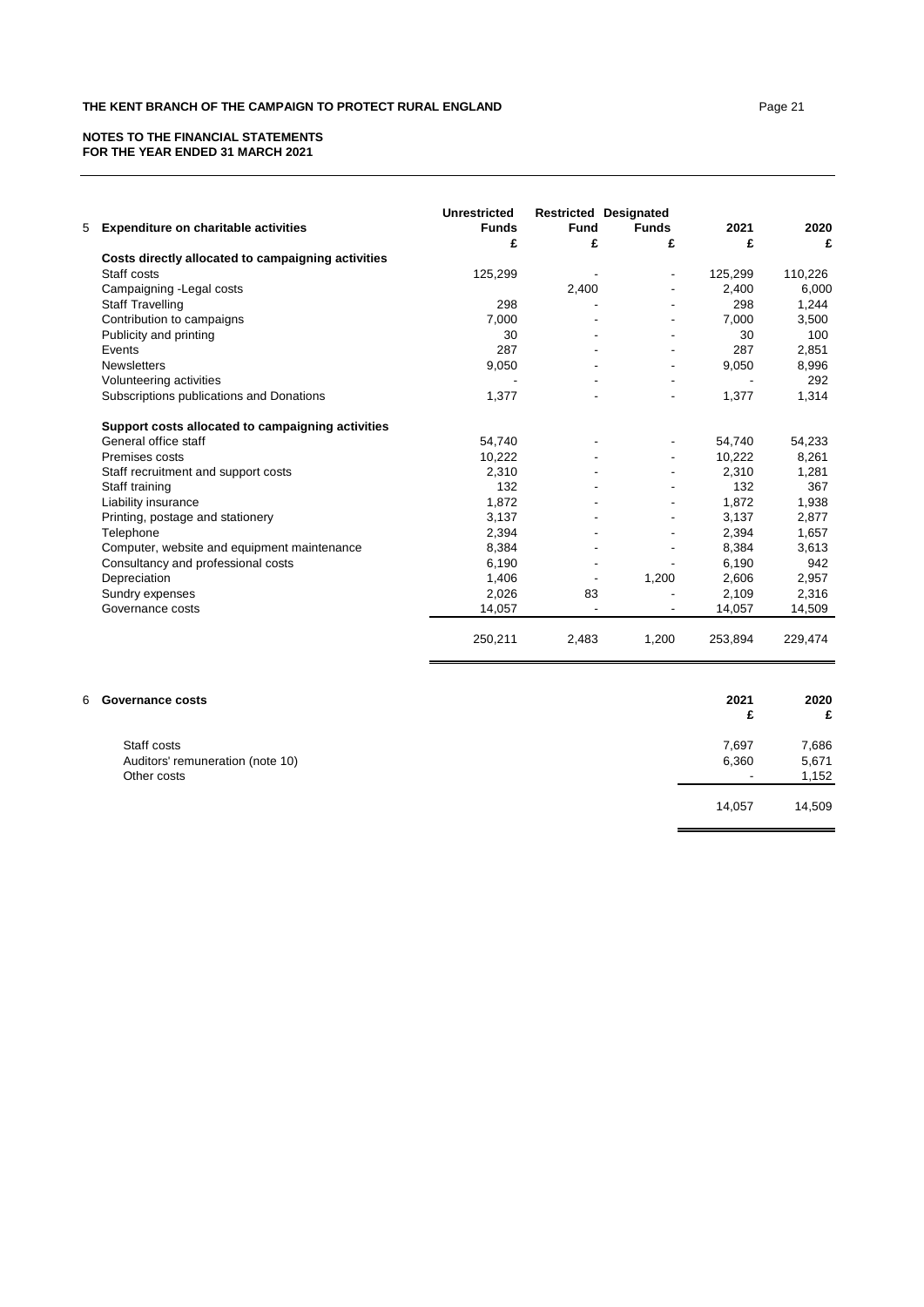#### 7 **Employee information**

The average monthly number of employees and full time equivalent (FTE) during the year was:

|                         | 2021<br><b>Number</b> | 2021<br><b>FTE</b> | 2020<br><b>Number</b> | 2020<br><b>FTE</b> |
|-------------------------|-----------------------|--------------------|-----------------------|--------------------|
| Charitable activities   | 5                     | 4                  | 5                     | $\overline{4}$     |
| <b>Employment costs</b> |                       |                    | 2021                  | 2020               |
| Wages and salaries      |                       |                    | £<br>165,683          | £<br>151,760       |
| Social security costs   |                       |                    | 12,198                | 11,495             |
| Other pension costs     |                       |                    | 9,855                 | 8,860              |
|                         |                       |                    | 187,736               | 172,115            |

There was one employee whose annual emoluments amounted to £60,001 -£70,000 (2020: one).

#### 8 **Pension costs**

The company operates a contributory pension scheme. This is a defined contribution scheme and contributions are charged in the statement of financial activities as they accrue. The charge for the year was £ 9,855 (2020 - £8,860).

#### 9 **Trustees' and key management personnel remuneration and expenses**

None of the Trustees (or any persons connected with them) received any remuneration during the year, (2020 - none) and none were reimbursed travelling or other incidental expenses. In 2020 6 Trustees were reimbursed £982 travelling and other incidental expenses.

The total amount of remuneration (including employee benefits in kind) received by key management personnel is £96,400 (2020: £93,901), The Charity considers its key management personnel to comprise the Trustees, Branch Director and General Manager.

#### 10 **Auditor's Remuneration**

The amounts payable to MHA MacIntyre Hudson was:

|                                              | 2021<br>£      | 2020<br>£      |
|----------------------------------------------|----------------|----------------|
| Audit of the financial statements<br>Payroll | 6,360<br>1,407 | 5,671<br>1,206 |
|                                              | 7,767          | 6,877          |

Audit fees are shown within governance costs (note 6), non-audit services are shown as part of staff support costs within expenditure on charitable activities (note 5).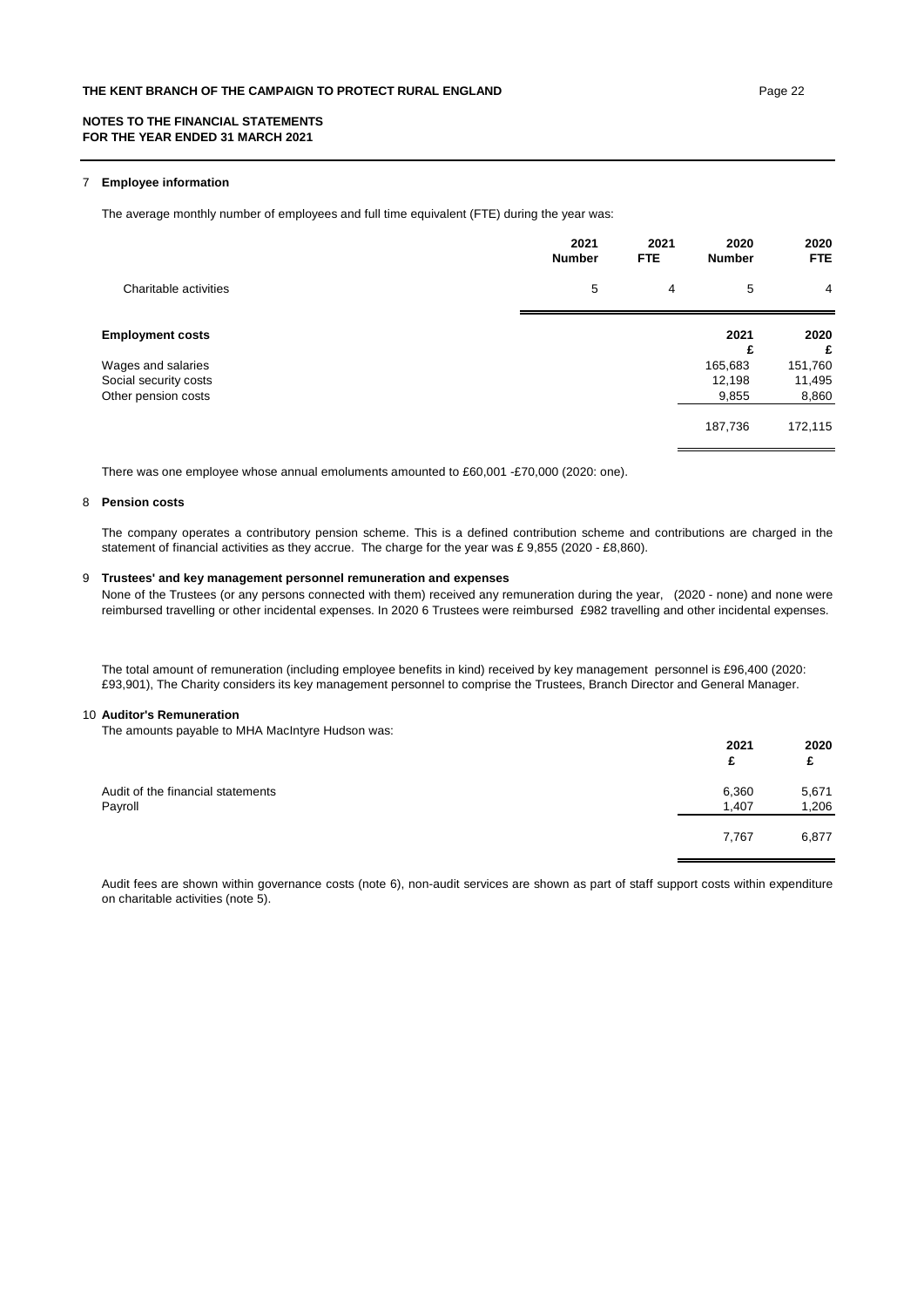| 11 Tangible fixed assets                                                        | Freehold<br>land &<br>buildings | <b>Computers</b><br>& office<br>equipment | Fixtures,<br>& fittings | <b>Total</b>                 |
|---------------------------------------------------------------------------------|---------------------------------|-------------------------------------------|-------------------------|------------------------------|
|                                                                                 | £                               | £                                         | £                       | £                            |
| <b>Cost or valuation</b><br>As at 1 April 2020<br>Additions<br><b>Disposals</b> | 210,000                         | 16,196<br>4,282<br>(4, 554)               | 17,973                  | 244,169<br>4,282<br>(4, 554) |
| As at 31 March 2021                                                             | 210,000                         | 15,924                                    | 17,973                  | 243,897                      |
| Depreciation<br>As at 1 April 2020<br>Disposals<br>Charge for the year          | 1,200                           | 15,683<br>(4, 554)<br>1,377               | 17,682<br>29            | 33,365<br>(4, 554)<br>2,606  |
| As at 31 March 2021                                                             | 1,200                           | 12,506                                    | 17,711                  | 31,417                       |
| <b>Net book values</b><br>As at 31 March 2021                                   | 208,800                         | 3,418                                     | 262                     | 212,480                      |
| As at 31 March 2020                                                             | 210,000                         | 513                                       | 291                     | 210,804                      |

At 31 March 2021 the net book value of freehold land and buildings contained £150,000 of land at cost which is not depreciated.

The offices at Queen's Head House were revalued as at 31st March 2020 by Katie Hurley MRICS FAAV of Lambert and Foster. The entire net book value of Freehold land & buildings represents the fair value of this property. The historic cost equivalent of these assets is £205,000, which is the deemed cost recognised on transition to SORP (FRS 102).

| 12 Fixed asset investments                                                         | 2021<br>£              | 2020<br>£              |
|------------------------------------------------------------------------------------|------------------------|------------------------|
| Market value at 1 April 2020<br>Acquisitions at cost                               | 3,947,114<br>1,942,278 | 4,620,497<br>1,278,655 |
| Disposal proceeds                                                                  | (1,502,045)            | (1,487,119)            |
| Change in value in the year:<br>Realised<br>Unrealised                             | 102,877<br>770,383     | 86,505<br>(551, 424)   |
| Market value at 31 March 2021                                                      | 5,260,607              | 3,947,114              |
| Historical cost at 31 March 2021                                                   | 4,833,511              | 4,289,935              |
| Investments are represented by:<br>Fixed interest bonds                            | 932,494                | 549,211                |
| Multi asset and Alternative Investment Funds                                       | 4,328,113              | 3,397,903              |
| Total fixed asset investments                                                      | 5,260,607              | 3,947,114              |
| Current asset investments: Cash held by Investment Advisers pending re- investment | 50,233                 | 485,768                |
| Total value of Portfolio (including current asset investments)                     | 5,310,840              | 4,432,882              |

The fair value of listed investments is determined by reference to the quoted price for identical assets in an active market at the balance sheet date.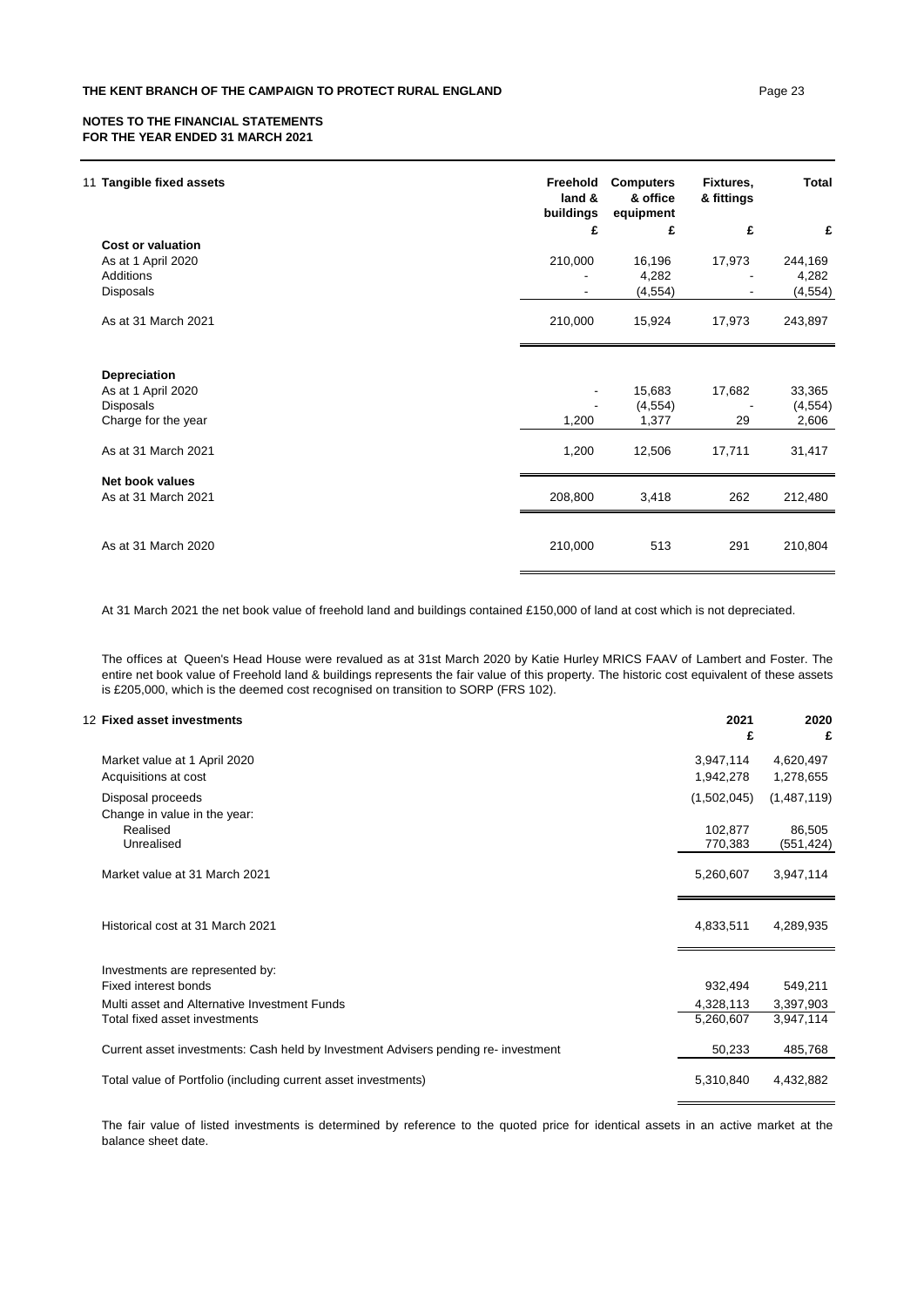#### **THE KENT BRANCH OF THE CAMPAIGN TO PROTECT RURAL ENGLAND Page 24 Page 24**

#### **NOTES TO THE FINANCIAL STATEMENTS FOR THE YEAR ENDED 31 MARCH 2021**

#### 12 **Fixed asset investments (contd)**

Included within the above are the following investments which represent more than 5% of total market value:

| Holding                            |                                        | 2021<br>£ | 2020<br>£ |
|------------------------------------|----------------------------------------|-----------|-----------|
| 185,848.00                         | Janus Henderson Strategic Bond I Inc.  | 265,763   | 210,033   |
| 147,500 units                      | Aviva Equity Income                    |           | 199,730   |
| 231,012.91 units                   | <b>Charities Property Fund</b>         |           | 245,199   |
| 204,845.17 units                   | Black rock Corporate Bond S Inc        |           | 219,389   |
| 132,750 units                      | Link Fund Solutions Ltd, Trojan X Inc. |           | 201,334   |
| 136,364 Units                      | Link Fund Solutions Ltd, Trojan S Inc. |           | 222,642   |
| 59,935 units                       | Liontrust special situations I Inc     |           | 217,737   |
| 13 Freehold Investment Property    |                                        | 2021      | 2020      |
|                                    |                                        | £         | £         |
| 7 Grant Drive Maidstone            |                                        | 280,000   | 280,000   |
| Flat 1 Queen's Heads House Charing |                                        | 190,000   | 190,000   |
|                                    |                                        | 470,000   | 470,000   |

7 Grant Drive was revalued on the 31st May 2019 by Nicolas A H Rooke BA MSc MRICS of Finns (1985) Ltd. The trustees do not consider the fair value to be materially different between the date of valuation and the balance sheet date.

Flat 1 Queen's Head House was revalued as at 31st March 2020 by Katie Hurley MRICS FAAV of Lambert and Foster.The trustees do not consider the fair value to be materially different between the date of valuation and the balance sheet date.

| 14 Debtors                                        | 2021<br>£ | 2020<br>£ |
|---------------------------------------------------|-----------|-----------|
| Tax repayable                                     | 618       | 364       |
| Other debtors                                     | 645       | 9,067     |
| Prepayments and accrued income                    | 12,710    | 10,669    |
|                                                   | 13,973    | 20,100    |
| 15 Creditors: amounts falling due within one year | 2021<br>£ | 2020<br>£ |
| Trade creditors                                   | 6,684     | 3,445     |
| Other creditors                                   | 3,431     | 1,308     |
| Accruals                                          | 17,482    | 14,426    |
| Taxation                                          | 5,123     | 4,014     |
| Deferred income                                   | 814       | 1,017     |
|                                                   | 33,534    | 24,210    |

Deferred income consists of rent received in advance relating to the following accounting year, and for advertising income received in advance.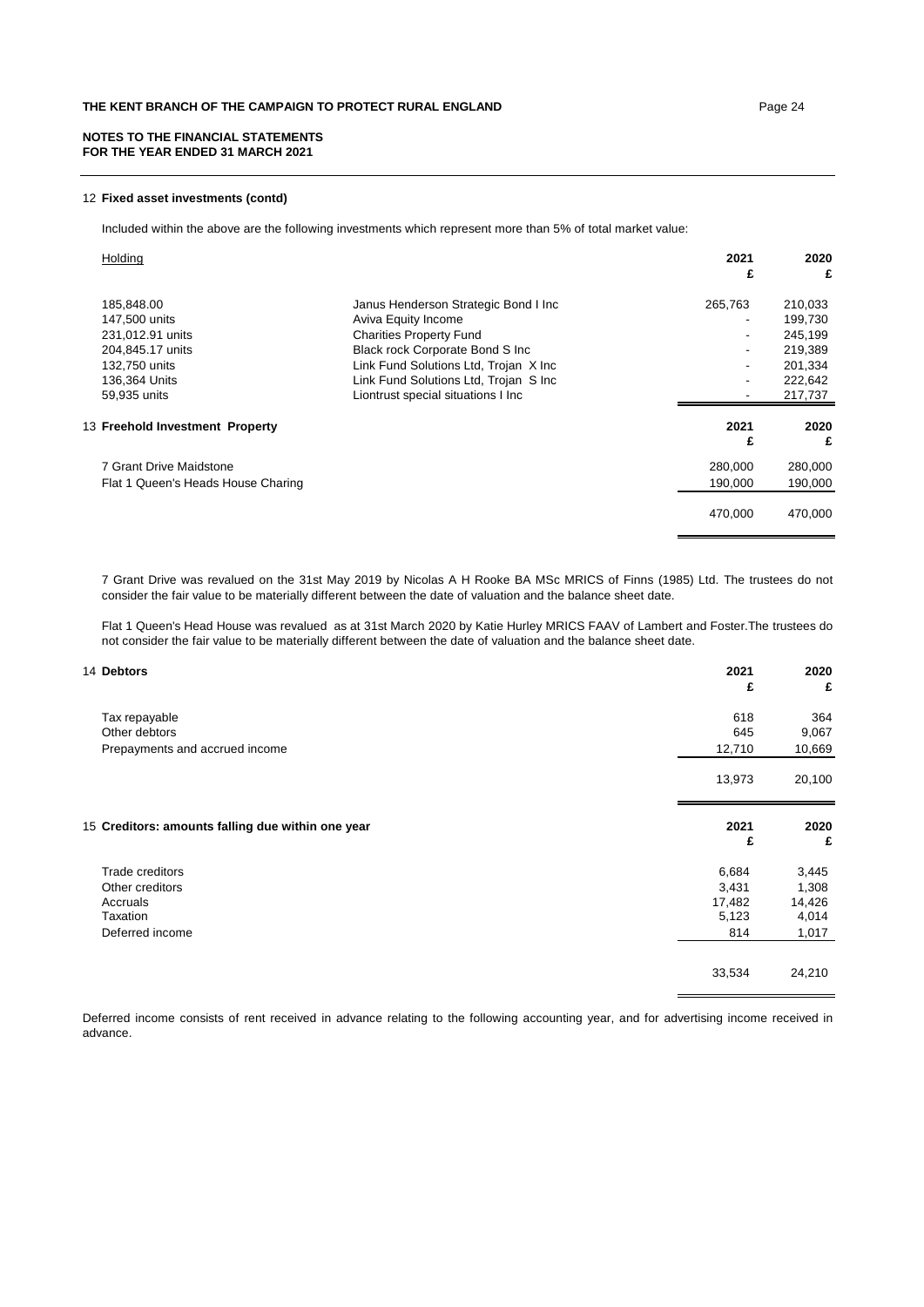#### 16 **Funds**

**Statement of Funds - Current Year**

|                                                                                                        | <b>Balance</b><br>at<br>01 04 20<br>£ | Incoming<br>£                       | resources Expenditure<br>£ | Gains /<br>(losses)<br>£                 | <b>Transfer to</b><br>unrestricted<br>fund<br>£ | <b>Balance</b><br>at<br>31 03 21<br>£ |
|--------------------------------------------------------------------------------------------------------|---------------------------------------|-------------------------------------|----------------------------|------------------------------------------|-------------------------------------------------|---------------------------------------|
| <b>Unrestricted funds</b>                                                                              | 335,908                               | 62,182                              | (251, 921)                 | ۰.                                       | 146,941                                         | 293,110                               |
| <b>Restricted Fund</b><br><b>Turnden Fund</b>                                                          | $\overline{\phantom{a}}$              | 3,412                               | (2,483)                    |                                          | -                                               | 929                                   |
| <b>Designated Funds</b><br>Arthur Ivor Read Legacy<br>Fair value reserve<br><b>Revaluation reserve</b> | 4,958,818<br>5,000                    | 115,191<br>$\overline{\phantom{a}}$ | (19, 450)                  | 873,260<br>$\overline{\phantom{a}}$<br>۰ | (636, 608)<br>490.867<br>(1,200)                | 5,291,211<br>490,867<br>3,800         |
|                                                                                                        | 5,299,726                             | 180,785                             | (273, 854)                 | 873,260                                  | ٠                                               | 6,079,917                             |

**The Restricted Fund** represents monies donated towards legal costs relating to the planning application, concerning a proposal to build in an Area of Outstanding Natural Beauty in the High Weald, less costs paid to date.

#### **The Designated Funds**

The Arthur Read Legacy Fund was created by the Trustees and represents the current value of the amounts received from the Estate of Arthur Ivor Read (Deceased). The Trustees intend to transfer the investment income from the managed investment funds, plus the sum of £50,000 of capital, to unrestricted funds every year. The Trustees, in 2014, also agreed to transfer the depreciation and any other reduction in value on Queen's Head House to the designated fund from the date of purchase and annually thereafter.

The money we have received enables the charity to have a campaign reserve and an investment fund. The investments are managed as if it were an endowment and provide funds for CPRE Kent to deliver its campaigning objectives. We are very grateful for Mr Read's generosity and we will ensure that the money is spent in the way he would have wished.

The fair value reserve represents accumulated unrealised gains on fixed asset investments and investment property. An annual transfer is made to adjust for unrealised gains and losses recognised during the year. This balance remains as part of the Arthur Ivor Read Legacy.

The revaluation reserve represents unrealised gains on tangible fixed assets subsequently recognised using the revaluation model. The balance represents accumulated differences between the latest valuation of assets and the historic cost / deemed cost on transition to FRS 102, less depreciation that is recycled by annual transfers to unrestricted general funds over the life of the assets.

#### 17 **Funds**

**Statement of Funds - Prior Year**

|                                                                                                        | <b>Balance</b><br>at<br>01 04 19<br>£ | Incoming<br>resources<br>£          | <b>Expenditure</b><br>£ | Gains /<br>(losses)<br>£                        | <b>Transfer to</b><br>unrestricted<br>fund<br>£   | <b>Balance</b><br>at<br>31 03 20<br>£ |
|--------------------------------------------------------------------------------------------------------|---------------------------------------|-------------------------------------|-------------------------|-------------------------------------------------|---------------------------------------------------|---------------------------------------|
| <b>Unrestricted funds</b>                                                                              | 341.894                               | 72.459                              | (232, 154)              | $\overline{\phantom{a}}$                        | 153.709                                           | 335,908                               |
| <b>Designated Funds</b><br>Arthur Ivor Read Legacy<br>Fair value reserve<br><b>Revaluation reserve</b> | 5,148,062<br>257.374<br>-             | 171.994<br>$\overline{\phantom{a}}$ | (19, 385)               | (445, 518)<br>$\overline{\phantom{a}}$<br>5,000 | 103.665<br>(257, 374)<br>$\overline{\phantom{a}}$ | 4,958,818<br>5,000                    |
|                                                                                                        | 5,747,330                             | 244.453                             | (251, 539)              | (440, 518)                                      | $\overline{\phantom{0}}$                          | 5,299,726                             |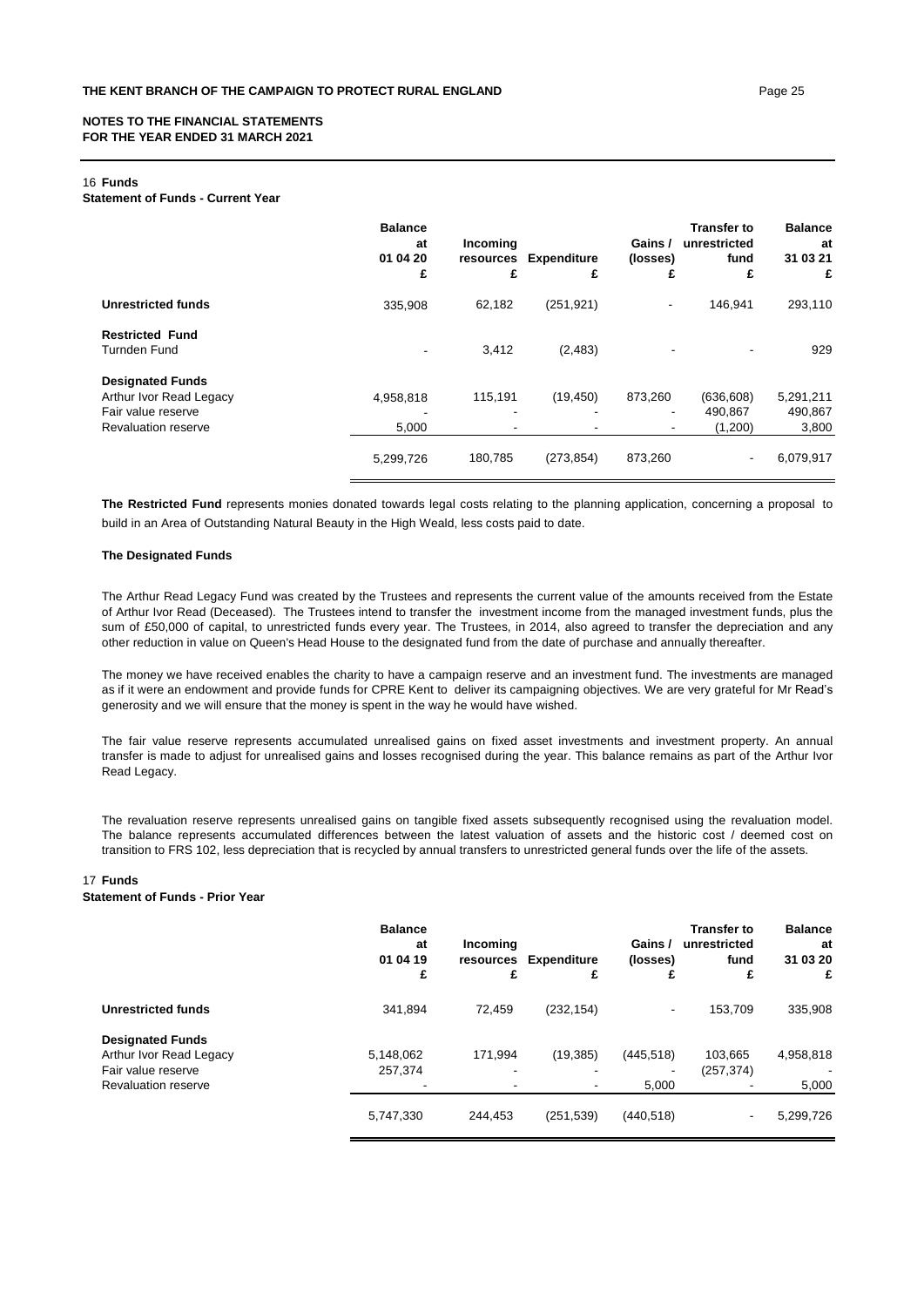| 18 Analysis of net assets between<br>funds - Current Year | Unrestricted<br>funds<br>£ | <b>Restricted</b><br>fund<br>£ | <b>Designated</b><br>funds | Total<br>2021<br>£ |
|-----------------------------------------------------------|----------------------------|--------------------------------|----------------------------|--------------------|
| Fund balances at 31 March 2021 are represented by:        |                            |                                |                            |                    |
| Tangible fixed assets                                     | 3.680                      | $\overline{\phantom{a}}$       | 208,800                    | 212.480            |
| Investment assets                                         | 153.529                    | $\overline{\phantom{a}}$       | 5.577.078                  | 5,730,607          |
| Current assets                                            | 169.435                    | 929                            | ٠                          | 170.364            |
| Creditors: amounts falling due within one year            | (33,534)                   |                                | $\overline{\phantom{a}}$   | (33, 534)          |
|                                                           | 293,110                    | 929                            | 5.785.878                  | 6.079.917          |

| 19 Analysis of net assets between<br>funds - Prior Year | <b>Unrestricted</b><br>funds<br>£ | <b>Designated</b><br>funds<br>£ | Total<br>2020<br>£ |
|---------------------------------------------------------|-----------------------------------|---------------------------------|--------------------|
| Fund balances at 31 March 2020 are represented by:      |                                   |                                 |                    |
| Tangible fixed assets                                   | 804                               | 210.000                         | 210.804            |
| Investment assets                                       | $\overline{\phantom{0}}$          | 4.417.114                       | 4.417.114          |
| Current assets                                          | 359.314                           | 336.704                         | 696.018            |
| Creditors: amounts falling due within one year          | (24, 210)                         |                                 | (24, 210)          |
|                                                         | 335.908                           | 4.963.818                       | 5.299.726          |

#### 20 **Operating leases**

The total future minimum lease payments under non-cancellable leases are as follows:

| <b>Expiry date:</b>                                                      | 2021                                                 | 2020<br>£                       |
|--------------------------------------------------------------------------|------------------------------------------------------|---------------------------------|
| Not more than one year<br>Later than one year and not later than 5 years | $\overline{\phantom{a}}$<br>$\overline{\phantom{a}}$ | 480<br>$\overline{\phantom{0}}$ |
|                                                                          | $\overline{\phantom{a}}$                             | 480                             |

#### 21 **Contingent assets**

The Charity is an eventual beneficiary from the estate of Norah Lawrence, the entitlement is a one fifth share of the residue. The estate consists of a property which is subject to a life interest, the timing of receipt and the amount is uncertain and therefore no asset has been quantified and recognised.

# 22 **Reconciliation of net expenditure to net cash flow from**

| operating activities                           | 2021<br>£                                     | 2020<br>£  |
|------------------------------------------------|-----------------------------------------------|------------|
| Net income for the year                        | 780,191                                       | (447, 604) |
| <b>Adjustments for:</b>                        |                                               |            |
| Depreciation charges                           | 2,606                                         | 2,957      |
| (Gains)/losses on Investments                  | (873, 260)                                    | 440,518    |
| Sale of Assets                                 |                                               | (57)       |
| Dividends, interest and rents from investments | (115, 443)                                    | (172, 823) |
| (Increase)/Decrease in stock                   | 35                                            | (74)       |
| Decrease/(Increase) in debtors                 | 6,127                                         | 20,630     |
| (Decrease)/Increase in creditors               | 9,324                                         | 5,483      |
|                                                | (190, 420)                                    | (150, 970) |
| Analysis of changes in net debt                |                                               |            |
|                                                | 01 04 20 Cash flows                           | 31 03 21   |
|                                                | £<br>£                                        | £          |
| Cash at bank and in hand                       | 188,187 -<br>83,957                           | 104,230    |
| Debt                                           |                                               |            |
|                                                | 188,187<br>83,957<br>$\overline{\phantom{a}}$ | 104,230    |